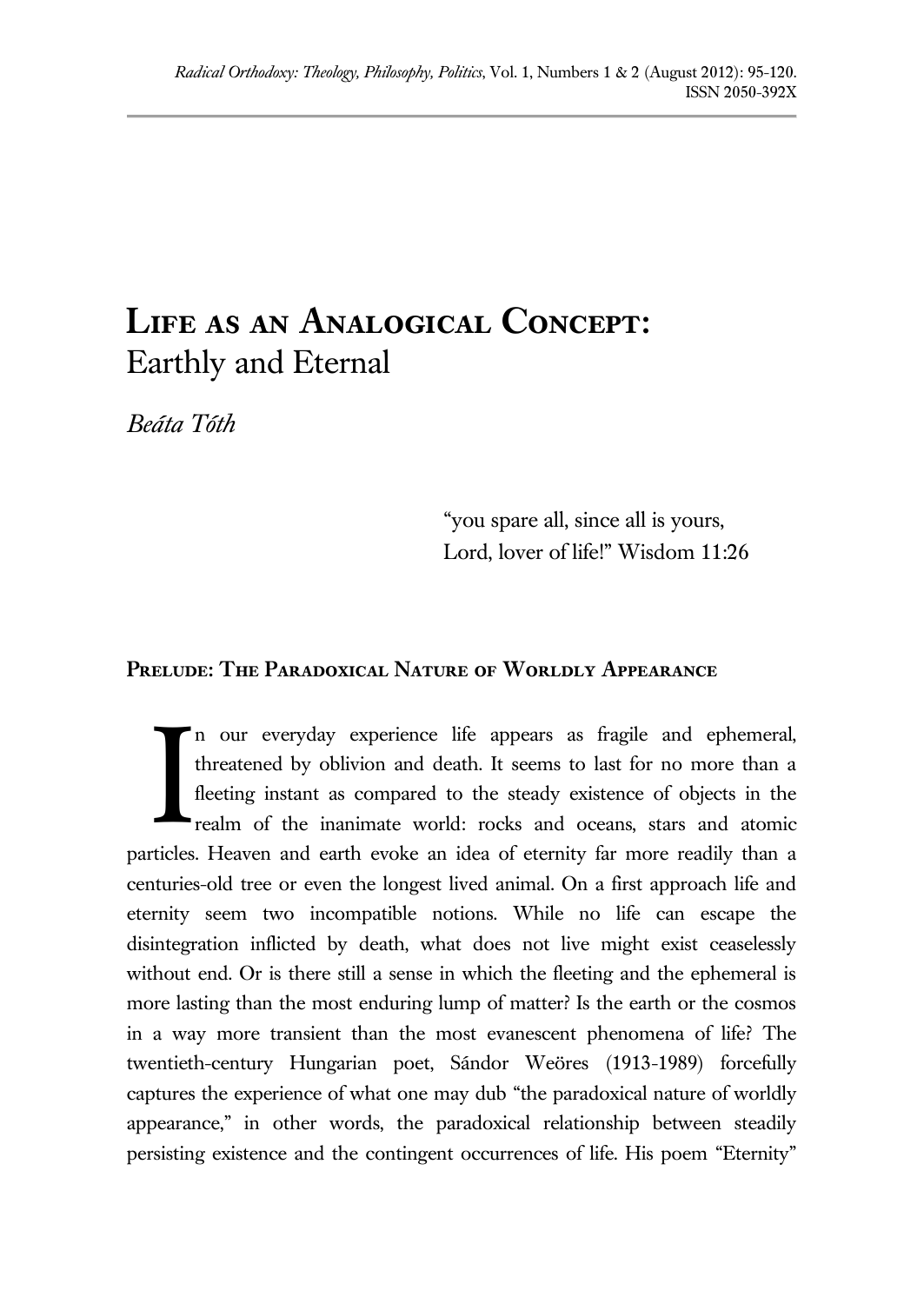(1980) suggests that, contrary to common wisdom or traditional cosmological views, everything on earth and in heaven that to age-old reflection has appeared unquestionably eternal, on a closer look proves to be transient for some mysterious reason:

The Earth that creates all that lives, the tomb that swallows what it gives, the plains, the seas, the mountain-pass appear eternal–but will pass.

The cosmos and the firmament gyrating, celestial cement, legion of fire-balls' hot mass appear eternal–but will pass.<sup>1</sup>

Conversely, the most accidental of movements and activities connected to life, no matter how swift and briefly passing they are, will somehow remain for eternity:

What's buried by forgetfulness the lizard's leap, bird-wings' caress, tremors which trickled long ago appear to pass–but never go.

The reason for this, according to the poem, has to do with the nature of the happenings of life which occur once and for all. The last stanza gives the following laconic explanation:

For some things that had taken place no order can change or erase–

<sup>&</sup>lt;sup>1</sup> Weöres, "Eternity", 925. Miklós Vajda characterizes Weöres as a poet who is primarily interested in "existence-expression" rather than self-expression, and whose poetry, raiding the metaphysical depths, displays unparalleled "imagination and power to make things manifest." Weöres is "able to see man and cosmos, life and death, microcosm and macrocosm, the material and the spiritual as an integral whole, making this magnificent vision shine forth with the serene harmony of real poetry, this greatest of human accomplishments." Miklós Vajda, "Foreword", 19.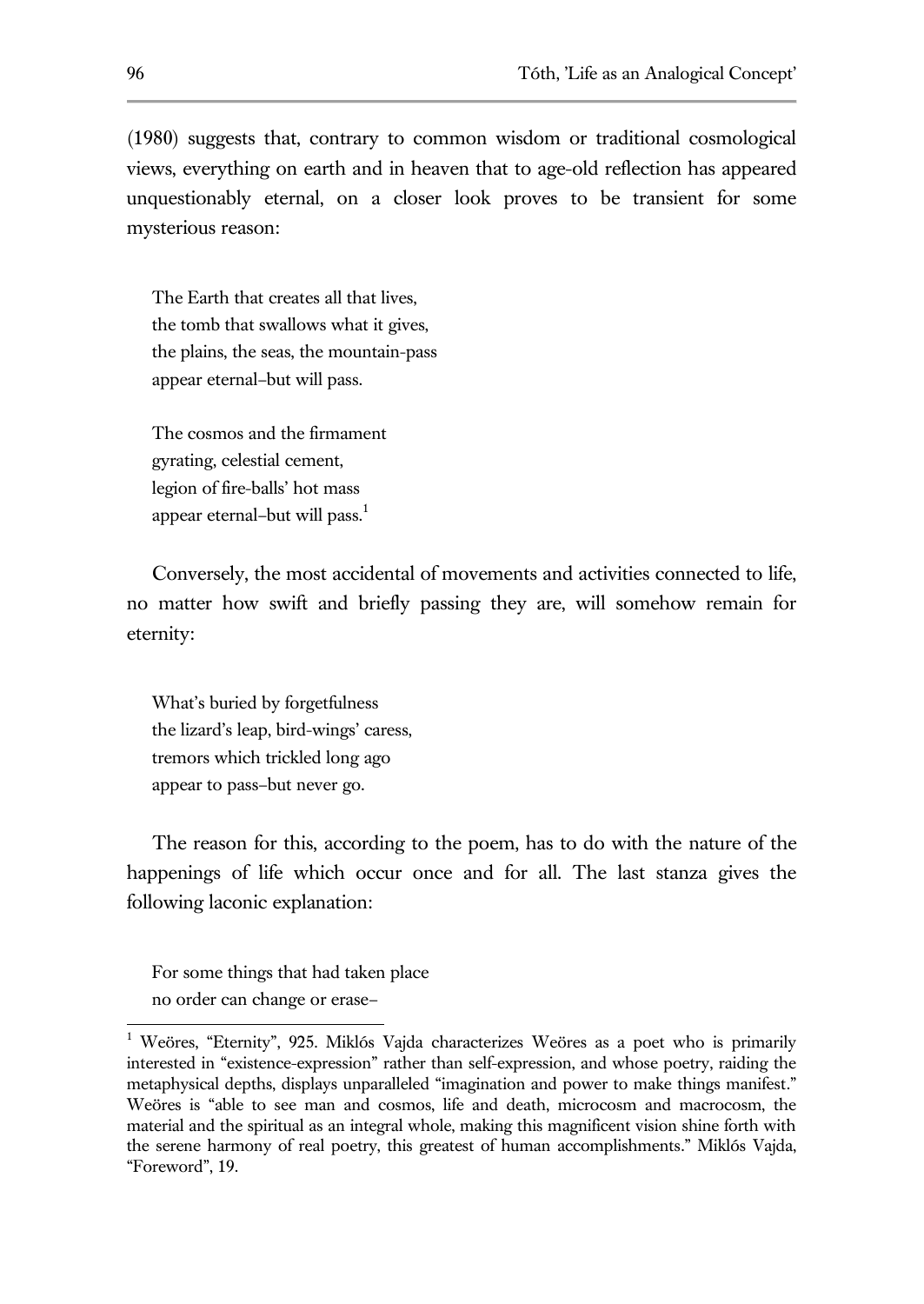neither God nor the Ancient Foe: they seem to pass–but never go.

Reading the poem from our perspective – namely the issue of the relationship between earthly and eternal life – what comes to the fore is the curious fact that, ultimately, freedom, surprise, contingency and the undetermined seem more compatible with eternity than the calculable solidity of perennial laws or the steadiness of existence. Life is tied to the eternal in a mysterious fashion; the dynamism of autonomous and ever-changing movement issues in happenings which ineffaceably form the texture of a lasting meta-history. Obviously, the poem is not primarily concerned with the issue of life as such, its main concern being rather the poetic rendering of a strong idea of eternity which looks behind the surface of conventionally conceived appearances. Nonetheless the two, eternity and life, as we shall see, interrelate at many points. Moreover, what one has here is not yet the truly Christian idea of the relationship between earthly life and eternity. One could say that Weöres's notion of eternity claims both more and less than its theological counterpart. On the one hand, it claims more by setting eternal events over against God's omnipotence (in the emphasis on the unalterable nature of worldly occurrences even by God), while on the other hand it claims less by ignoring the question of the rootedness of eternity in God (the cosmos and God appear here as simply juxtaposed, and God and the devil enter the poem only as half-playful motifs intended to give more weight to the final conclusion).

This suggestive poem, however, teaches one at least two important lessons. First, that the issue of the relationship of life and eternity holds immense complexity and presents one with something of a paradox. As Herbert Vorgrimler notes, a proper Christian idea of eternal life cannot be simply reduced to the commonly held view that the fruits of one's life somehow transcend one's earthly existence, remaining as lasting achievements forever.<sup>2</sup> Eternal life is not simply the overcoming of decay and death or a lasting memory of events in the cosmos; it is not so much life beyond death than the opening up of a new reality and a new quality as the fullness of life. What would then be an adequate Christian idea of the relationship between eternity and life, between what is

<sup>2</sup> Vorgrimler, "Örök élet" [Eternal Life], 488.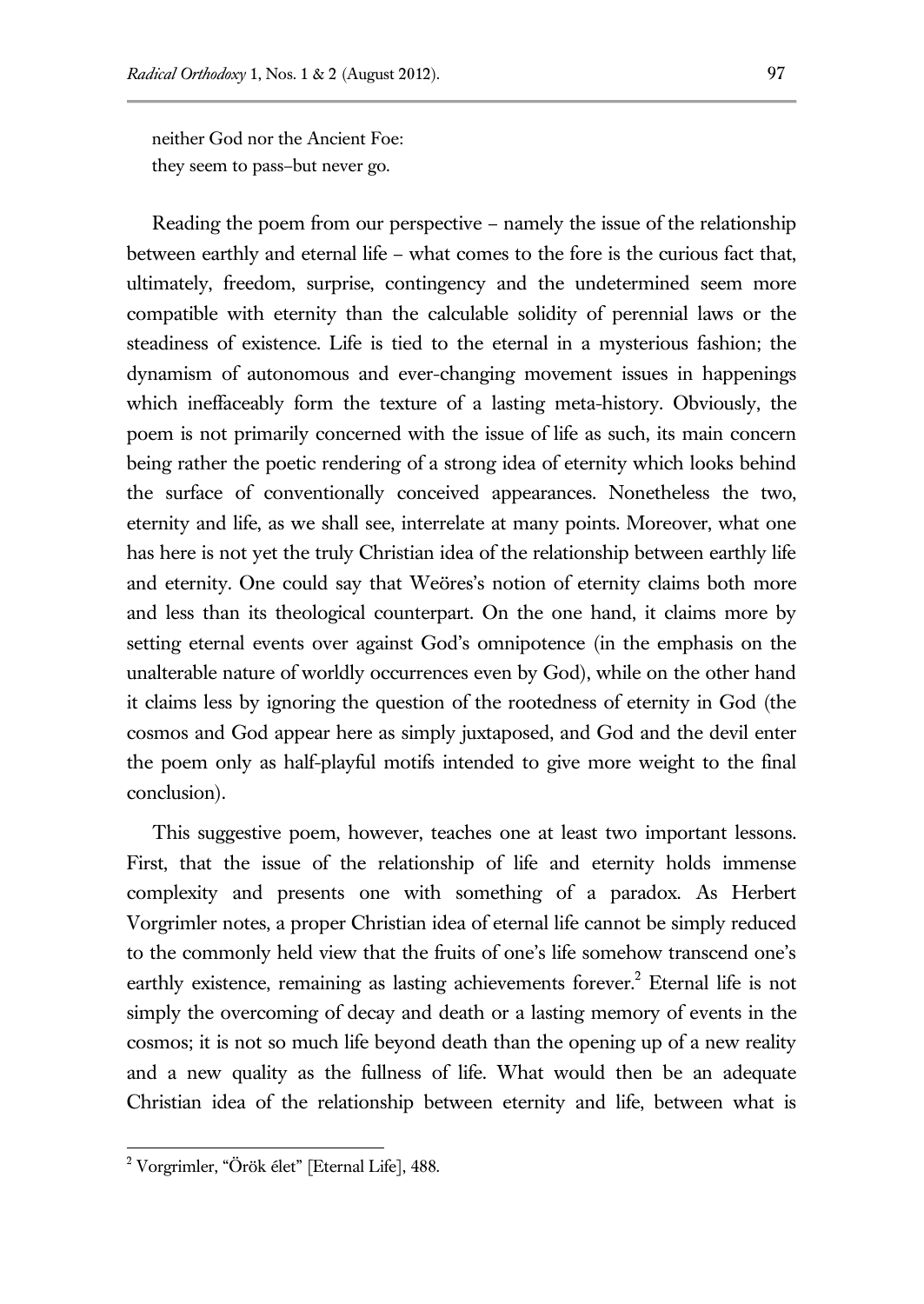fleeting and God's immutable being, between earthly and eternal existence? It remains for Christian theology to formulate a reasonable answer. And here one comes upon the second lesson, which is a curious convergence between modern poetic wisdom and classical theology. Despite the obvious differences of perspectives, one might discern in the intuition of this poem a distant echo of Thomas Aquinas's insight that duration as a constitutive element of eternity does not primarily have to do with the permanence of existence but must rather be associated with the perpetuity of the operation of life. As Aquinas explains – in response to the objection that life ought not to enter a good definition of eternity (an objection made by some against Boethius's well-known formulation of eternity as "the simultaneously-whole and perfect possession of interminable life") – life is essential for a proper understanding of the eternal since "[w]hat is truly eternal, is not only being, but also living; and life extends to operation, which is not true of being. Now the protraction of duration seems to belong to operation rather than to being."<sup>3</sup> All this leads us to a philosophical/theological idea of the relationship between eternity and life. However, before proceeding to some key formulations in the theological tradition concerning this matter, we must consider briefly the first-order reflection of biblical thought.

## **Some Aspects of the Biblical Idea of Life and Eternity**

A fully fledged theological idea of life appears already at the level of biblical reflection both in the Old and the New Testaments.<sup>4</sup> Physiologically (in Herbert Haag's term, though physiology here is obviously seen through a philosophical/theological filter), biblical life belongs first and foremost to animals and humans, suggesting an idea of movement in the first place, and interestingly, almost entirely lacking any reference to plants. Essentially, life is vitality, a creative power; this is why – in an abstract sense – God's word is conceived as<sup>5</sup> "living" because it has the power to create. In a concrete sense life denotes an ability to hope, act and enjoy; in other words, life means participation in activities

<sup>3</sup> Aquinas, *Summa Theologiae*, Ia q. 10. a. 1.

<sup>&</sup>lt;sup>4</sup> I base my account on the dictionary entries "Life", "Life after death", "Eternity", "Heaven", "The kingdom of God/The kingdom of heaven" in Haag, *Bibliai lexikon* [*Biblisches Wörterbuch*] and on the entries "Life", "Paradise", "Beatitude", "Heaven" in Léon-Dufour (ed.), *Biblikus Teológiai Szótár* [*Vocabulaire de théologie biblique*].

 $^5$  Job 9: 25.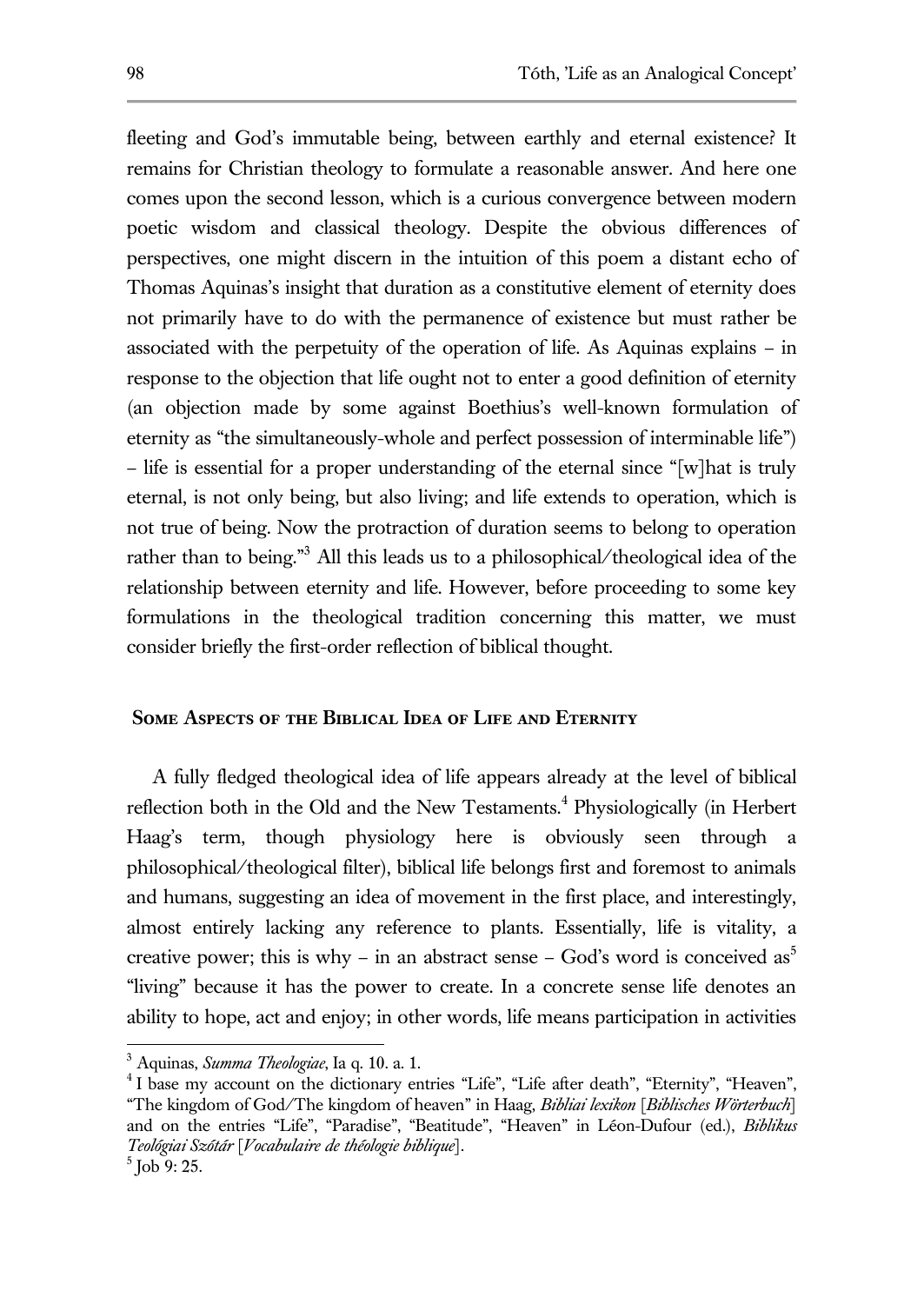and the enjoyment of the riches of the world. Furthermore, life also stands for happiness, encompassing a wide variety of meanings from "health", "joy", "strength" to the idea of "fruitful activity". Life is also a gift to be treasured and cherished because it is constantly threatened by disease, suffering and scarcity. Old age brings a diminishment of life and no one is able to make his life longer. Life is short: it is "swifter than a weaver's shuttle" or "swifter than a runner", it passes quickly like the "evening shadow" and "withers away like grass".<sup>7</sup> It is much like "mist that appears for a while and then vanishes"<sup>8</sup>, nothing more than a cloud that "vanishes and is gone"<sup>9</sup>, as brief as a short "breath".<sup>10</sup> What comes to the fore from this short survey of the biblical physiology of life – and here we read the evidence presented by biblical scholarship from our systematictheoretical perspective – is the obvious fact that life in the Bible is a valuecharged notion on every level of reflection, from the simplest observation to the most sophisticated account. Biblical life is never simply neutral existence such as is described just by physiology or biology: what one finds here are accounts of

No wonder then that what is termed the theological notion of biblical reflection is in clear continuity with the physiological one. God is called living and life is God's most important attribute. God truly lives and acts on behalf of creation and human beings; it is in this sense that God is unlike idols which are unable to do anything and therefore are without life. Life belongs to God in a preeminent sense, it is God's possession: God's life has no beginning or end, God alone is immortal. This is why biblical authors unanimously claim that the gift/breath of life comes from God and that God freely gives life to all forms of earthly life. In the creation account God breathes his own *nefes,* the breath of life, into the nostrils of human beings, enlivening them by imparting to them a share of the divine vitality, as it were. In this manner, created life is fully dependent on God who is the "fountain of life" and who gives vitality to all and keeps all alive as part of the divine providential care.<sup>11</sup> Interestingly, in the synoptic gospels the word *zoē* (life) is not used frequently and in most occurrences it refers to a reality

the worth and meaning of life far beyond mere subsistence.

l  $^6$  Job 7: 6.

 $7$  Ps 102: 12.

<sup>8</sup> James 4: 14.

<sup>9</sup> Job 7: 9.

Job 7: 7.

 $11$  Ps 36: 10.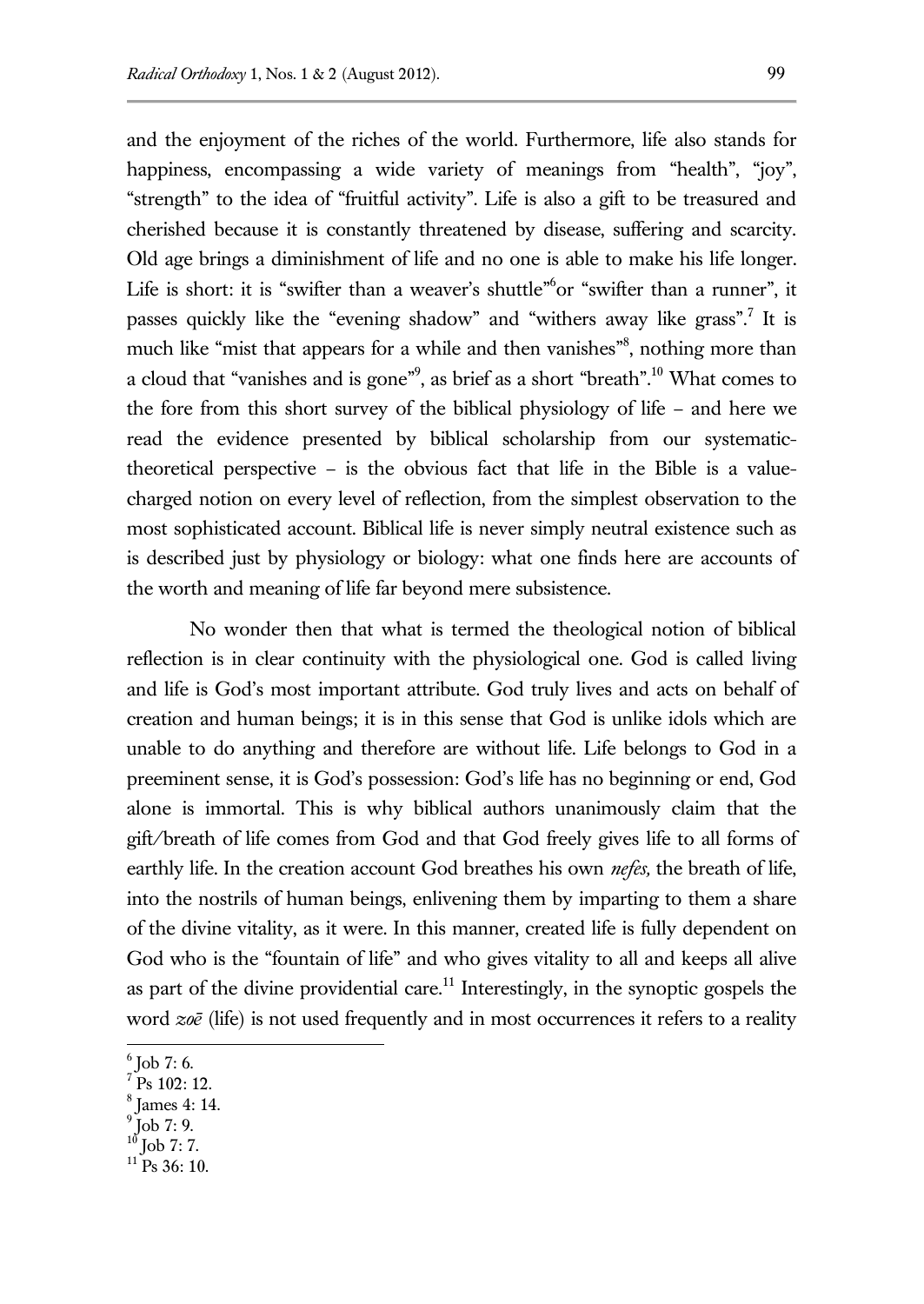that is other than just ordinary earthly life. New Testament *zoē* is life *par excellence*, life lived under the impact of the grace-filled reality of the kingdom of God and the eschatological promise of the future life to come.

The expression 'eternal life' stresses the same idea of otherness: it is life that is not identical with actually lived earthly life. Nevertheless, despite the title "the author of life" attributed to Christ on one occasion, the deeper relationship between life and Christ is not explored in further detail by the synoptics.<sup>12</sup> It is Pauline literature that goes one step further and shifts the emphasis towards a clearly Christological focus: the life to come is explicitly interpreted as the fruitful outcome of Jesus's death and resurrection. The Johannine literature makes this thought a governing idea of its understanding of life. The Incarnation of the eternal Word has but one ultimate goal: to bring eternal life – already in the present – to those who believe in Jesus Christ. Eternal life is famously associated here with "light" and "knowledge", it is like light which enables one to know the only true God: "Now this is eternal life: that they may know you, the only true God, and Jesus Christ, whom you have sent".<sup>13</sup>

In what sense is God conceived to be eternal in biblical thought? Herbert Haag makes the notable remark that given the fact that the people of Israel has no abstract or philosophically elaborate notion of eternity, it should not be in the least surprising if the Old Testament lacked any ideas corresponding to our notion of eternity, or if it contained only a very vague intimation of the eternal. $^{14}$ However, contrary to such expectations, there is in the Bible clear indication of the fact that biblical authors have a well-defined understanding of the nature of God's everlasting existence, and although their vocabulary has no specific term for this notion, nonetheless they ably express it in terms of interminable time. For biblical authors God is one who has existed from time immemorial (even before the creation of the world) and who continues living well into the most distant future. In other words, God's life has no beginning or end, "the number of his years is past finding out<sup>"15</sup> and he is the 'Ancient of Days'.<sup>16</sup> God everlasting is

 $12$  Acts 3: 15.

 $13$  John 17: 3.

<sup>&</sup>lt;sup>14</sup> Haag, "Örökkévalóság" [Eternity], 1370-1371.

 $15$  Job 36: 26.

 $16$  Dan 7: 9.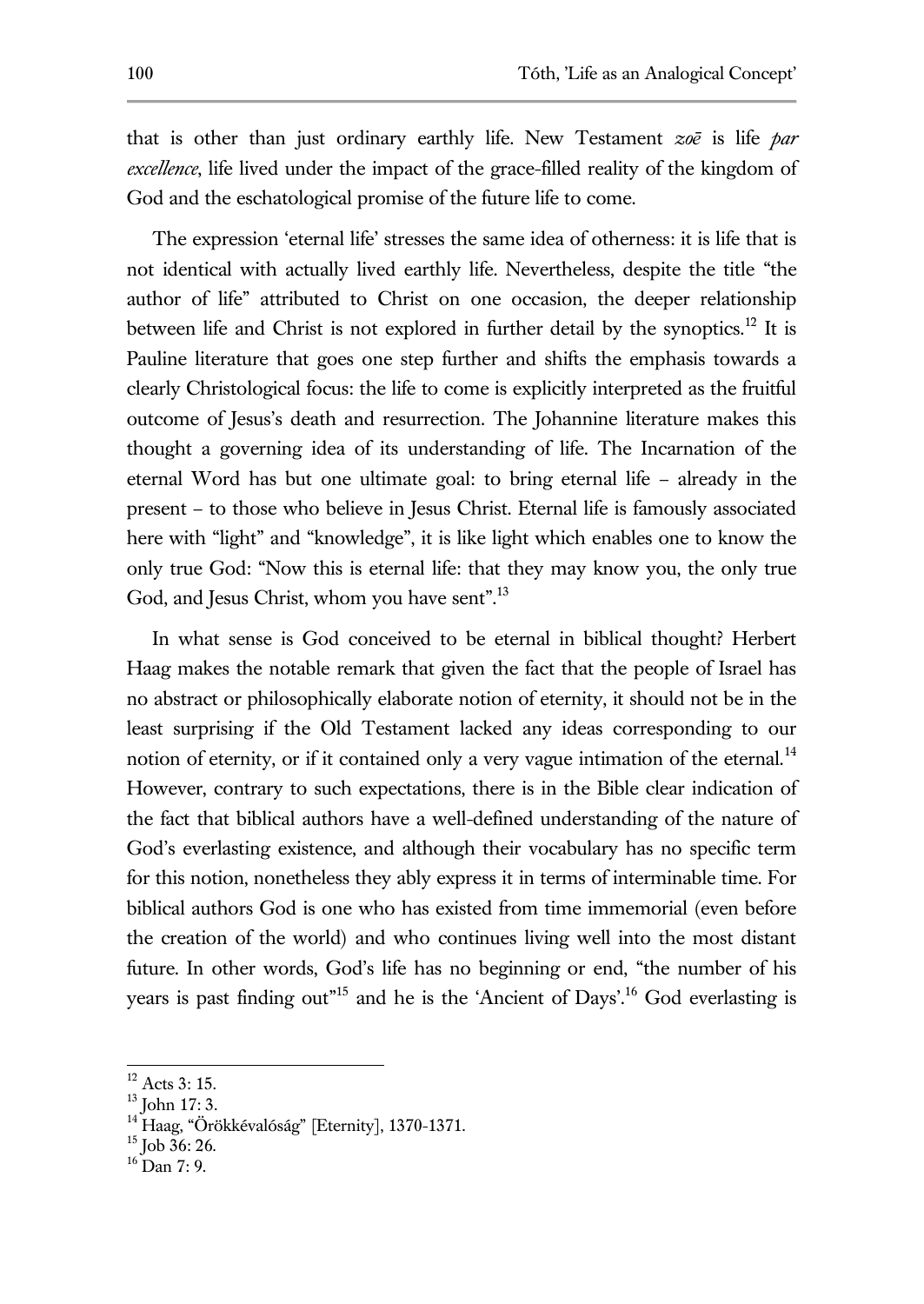like a solid rock, the "Rock eternal".<sup>17</sup> The image of the rock suggests both constancy and immutability: "The Lord is the everlasting God, the Creator of the ends of the earth. He will not grow tired or weary".<sup>18</sup> As Haag observes, one can detect a development in Old Testament thought concerning God's eternity which gradually becomes God's distinguishing attribute and distinctive name (e.g. 'the Eternal God').<sup>19</sup> New Testament authors retain the notion without major changes or amendment and it is perfectly in line with Old Testament thinking that the first letter to Timothy calls God "King eternal, immortal, invisible, the only God". <sup>20</sup> As a result of such an understanding of eternity, there is a tendency in New Testament texts to contrast the eternal (the divine and the spiritual) with the passing and the earthly. Eternal life is thus contrasted to earthly life in such a context.

Having briefly surveyed biblical evidence, one might wonder what eventually makes life in the bible life and what makes it eternal? It seems that life is never conceived simply physiologically but is portrayed with deep reverence as meaningful and active existence in the created world: movement and activity, joyful creativity and competent action, self-fulfillment and judicious dominion over the earth. It is valuable, fragile and sacred<sup>21</sup>; it is not just simple subsistence but a precious existential experience of happiness, productivity and hope. Life's vitality is creative, it enables one to enjoy the fascinating richness of the world. And although life is fragile, fleeting and threatened by illness, scarcity and death, it nonetheless receives stability and constancy from God whose everlasting love and care is paradoxically more precious than earthly life. As the psalmist puts it: "your love is better than life".<sup>22</sup> Therefore, as commentators on the notion of eternal life often note, the biblical idea is not simply a continuation of earthly life, but is life seen from God's perspective: participation in the supreme quality and fully realized potential of divine vitality. And this can be so because, according to the biblical vision, earthly life is itself essentially rooted in God and is maintained

 $17$  Isaiah 26: 4.

<sup>18</sup> Isaiah 40: 28.

<sup>19</sup> Baruch 4: 10, 20.

 $20$  1 Tim 1: 17.

<sup>&</sup>lt;sup>21</sup> See Léon-Dufour, "Life", 271-273. The authors of the article divide their discussion of life into four main sections, the second of which is entitled "The value of life" and is subdivided as 1) "Life is valuable"; 2) "Life is fragile"; 3) "Life is sacred".

 $^{22}$  Ps 63: 4.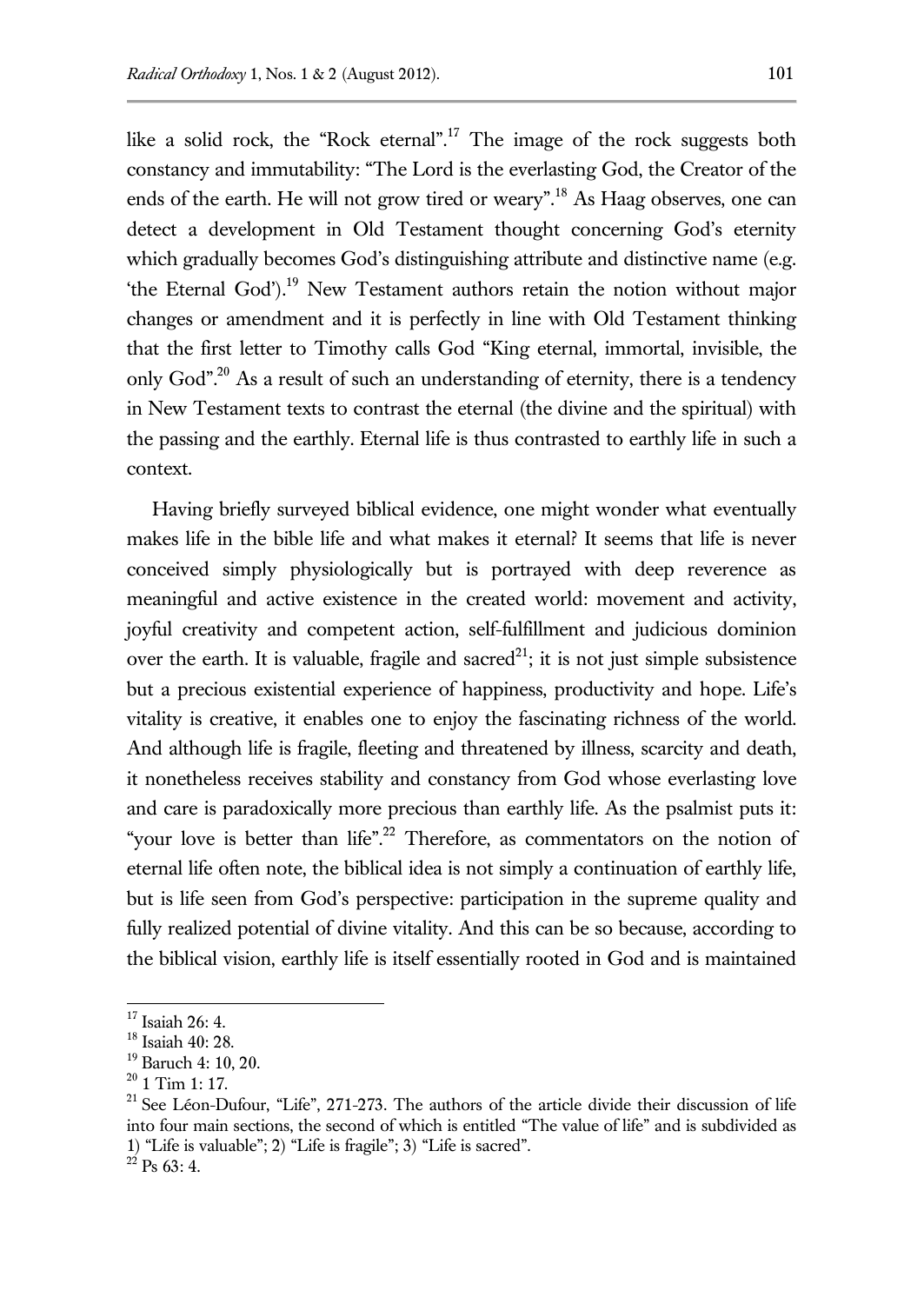by a living relationship with the Creator. Therefore, all the rest, the necessary worldly resources, are no more than of secondary importance in this respect.<sup>23</sup> Ultimately one may wonder whether biblical thought favors continuity rather than discontinuity when speaking about fragile but valuable earthly existence over against everlasting and stably eternal divine life? One has the impression that God's life differs from human life in quality rather than in kind. After all, does not the image of God breathing his own *nefes* into the nostrils of the human being suggest continuity rather than discontinuity? Is not the metaphor "fountain of life" suggestive of a deep-seated correspondence between created and uncreated life?

## **Where Does Life Enter Theological Discussion? – God and Life in Aquinas**

If first-order biblical reflection views life as essentially dependent on the truly living God, the source, lover and giver of life, what will be the points at which the theme of life may enter the second-order theoretical reflection of theological thought? As a representative test case, Thomas Aquinas's theological edifice may provide one with a thought-provoking example in this respect. Our question is this: does life figure with much weight in his doctrine of God, Trinitarian theology and the eschatology of eternal beatitude? Let us examine his definition of life first. In the definition Aquinas relies on Aristotle, characterizing life as movement with an immanent origin as opposed to movement communicated from an outside source; in other words, for Aquinas as for Aristotle to live means to be capable of self-motion.<sup>24</sup> As Aquinas explains: "those things are properly called living that move themselves by some kind of movement [...] Accordingly all things are said to be alive that determine themselves to movement or operation of any kind: whereas those things that cannot by their nature do so, cannot be called living, unless by a similitude." <sup>25</sup> Such capacity of self-movement belongs to a hierarchical scale of various beings: plants, animals, humans, angels and even to God. Life is thus an analogical concept which can be predicated

<sup>&</sup>lt;sup>23</sup> Léon-Dufour, "Life", 274.

 $24$  I rely here on Mondin, "Vita (in generale)"; "Vita (in Dio)"; "Vita eterna" in Mondin, *Dizionario,* 729-733; 735-737; 735.

<sup>25</sup> Thomas Aquinas, *Summa Theologiae*, Ia q. 18. a. 1.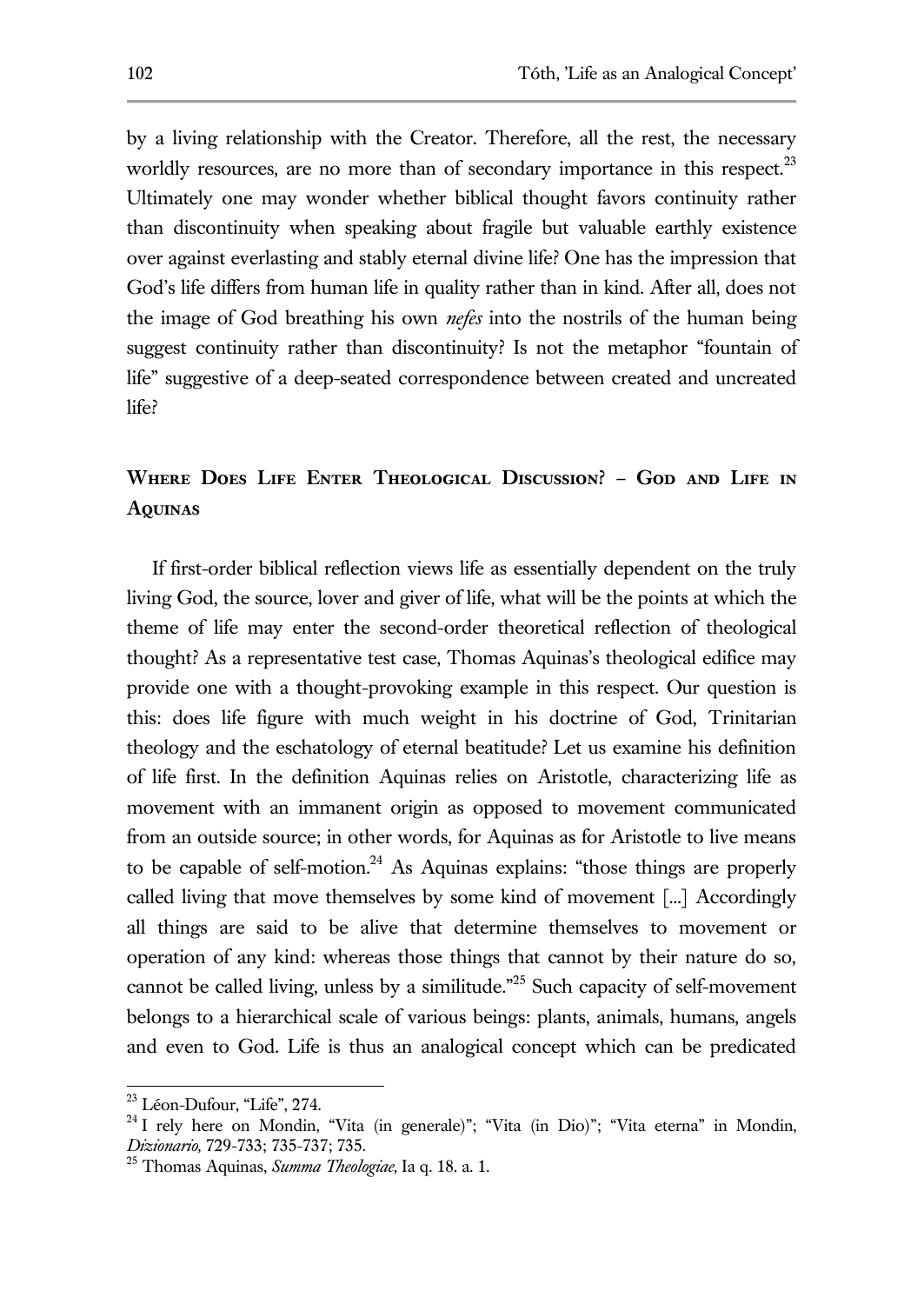neither univocally nor equivocally but analogously of both bodily and incorporeal creatures (e.g. angels) and also of God because – despite their obvious differences – there is a common element in the comparison which is not a third term, but which is a referential cross-relation between creatures and  $God.<sup>26</sup>$  In other words, creaturely life at once differs from and is similar to the divine life. The similarity lies in the fact that both have the capability to move of themselves and the difference being that material creatures move in their bodies in time and space, while God's self-movement is immaterial, timeless and without space.

What then constitutes movement for God? Aquinas imagines life according to an ascending scale of self-movement where the lowest and least perfect mode belongs to plants which display simple vital and local movement "according to their inherent nature" and executing only growth and decay.<sup>27</sup> Although plants move of themselves, their movement is restricted to the execution of a predetermined program, as it were, and to this program they do not themselves add anything new. Life manifestly belongs to animals because their movement is not "a naturally implanted form" but one "received through sense" which allows them to move according to the 'findings' of their own sense perception. The more perfect their sense perception, the more complex the movement they are able to carry out and the higher degree their mode of life is. Nevertheless, animals cannot set themselves the end of their movement because it is implanted in them by nature in the form of instincts which determine their activities as it were from outside. It is only human beings who, through the creative use of their intellect, are capable of setting proper ends for their movement and who can also find the right means for reaching the established goals. Human life is superior to animal life because in the human person the power of self-movement is more

<sup>26</sup> In Aquinas, *Summa Contra Gentiles* I, Chapter 34 Aquinas writes: "the names of God and creatures are predicated neither univocally nor equivocally but analogically, that is, according to an order of reference to something one." Then he explains that analogical comparison can be done in two ways, out of which the second type can be applied to God when "the order of reference of two things is not to something else but to one of them. Thus, being is said of substance and accident according as an accident has reference to a substance, and not according as substance and accident are referred to a third thing." The first mode of analogy is when "many things have reference to something one": for example, an animal, medicine, food, urine are all said to be healthy from different perspectives (animal as its subject, medicine as its cause, food as its preserver, urine as its sign). In the comparison between creatures and the Creator, however, there can be no referential third thing.

<sup>27</sup> Aquninas, *Summa Theologiae,* Ia q. 18. a. 3.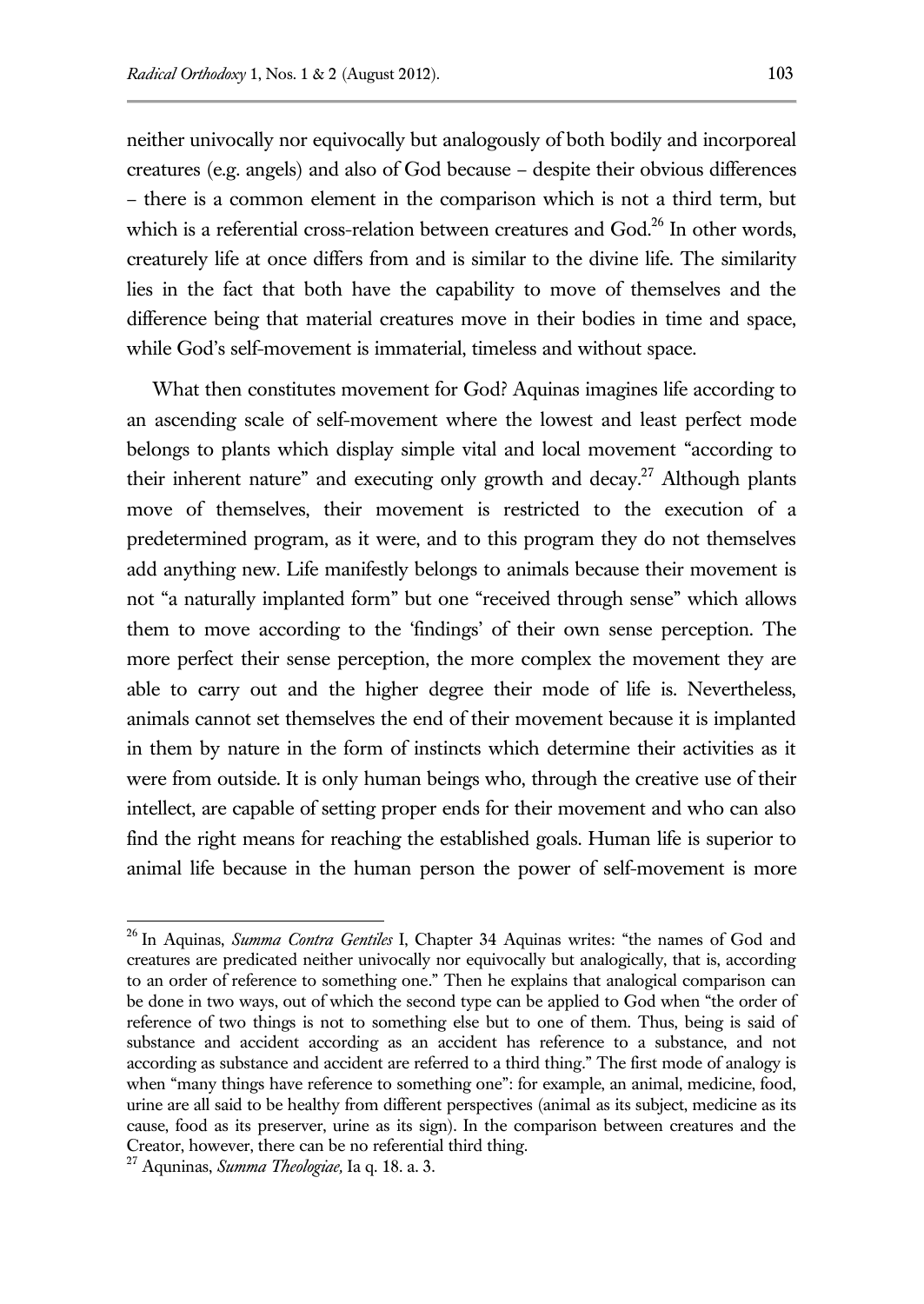perfect: the intellectual faculty has control over all the lower powers and so the operations of human life are governed by the highest possible principle, namely, the intellect. However, even this high form of self-movement has certain limits. The human intellect must willy-nilly accept the fact that the first aprinciples of its operation are pre-given and that the last end is likewise beyond its control.

At this point the stage is set for Aquinas to make a decisive move and specify the nature of life in God. God has life in the most perfect degree because God's intellect is most perfect: it is perfectly immanent in every respect, it needs no outside source, first principles or a last end since there can be nothing outside of God. Now, movement in God is nothing else but understanding: God as a most perfect divine mind understands itself and so moves itself in a perfect fashion, with the result that God has life to the fullest degree. In God life and understanding are the same: "[i]n God to live is to understand."<sup>28</sup> As Aquinas explains, all things are life in God because "[i]n God intellect, the thing understood, and the act of understanding, are one and the same. Hence whatever is in God as understood is the very living or life of God." <sup>29</sup> One could say that Aquinas's definition of life hinges on two principal notions: movement and intelligence. The more movement is governed by intelligence, the fuller the degree of the life, so much so that the two (movement and intelligence) ultimately entirely coincide in the divine mind and so God has life in a preeminent manner. As Battista Mondin notes, Aquinas's approach to the theme of life is fundamentally philosophical and one may add that such a formal philosophical notion not only governs his doctrine of God but is also present in his Trinitarian theology and the eschatology of eternal beatitude, shaping the Thomistic idea of eternal life in a significantly restrictive manner.<sup>30</sup>

How do life and eternity come together in Aquinas's doctrine of God? What one notices is a telling development in Aquinas's treatment of eternity and, consequently, of the divine life. In the first book of the *Summa Contra Gentiles –* an experimental work which Aquinas wrote relatively early in his career – eternity and life are treated practically apart. While God's eternity is dealt with at the beginning of the book as part of a discussion of God's attributes, a treatment of

<sup>28</sup> Aquinas, *Summa Theologiae,* Ia q. 18. a. 4.

<sup>29</sup> Aquinas, *Summa Theologiae*, Ia q. 18. a. 4.

<sup>30</sup> Mondin, *Dizionario,* 730.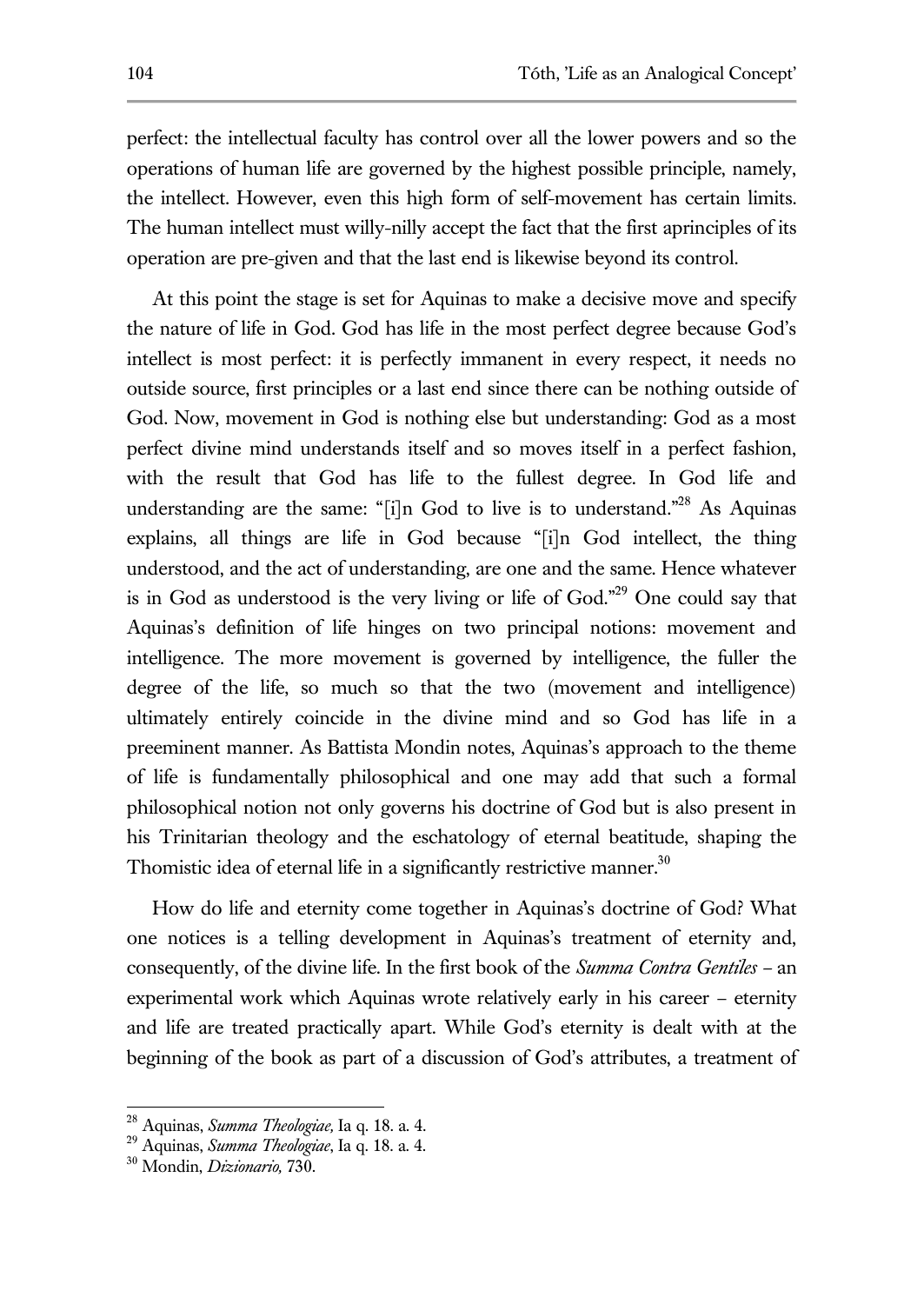God's life comes at the end of the first book as a final conclusion based on the fact that God displays the operations of a perfect mind by understanding all things and Himself perfectly and by willing Himself and other things through a perfect divine act.<sup>31</sup> Since the operations of understanding and willing belong only to a living being, therefore God is living – Aquinas concludes. Interestingly, Aquinas's description of God's eternity lacks in the first book of the *Summa Contra Gentiles* any explicit reference to life. God is said to be eternal for the classical reasons of being immutable, having no beginning or end and lacking succession, being the necessary first being and the first moving substance. The section ends with two quotations from Psalm 101 which stress God's unchangeable everlastingness: "But You, Lord, endure forever";<sup>32</sup> "But You art always the selfsame: and Your years shall not fail".<sup>33</sup> And although these verses envisage God as ever-living, Aquinas does not exploit here the clear biblical allusion to life. In the following section of the book, then, come treatments of God's knowledge and God's will, which eventually lead to the discussion of God as living. The last question treated under the rubric 'God's will' concerns the possibility of God hating something, the obvious reply being that God hates nothing since God wills good to all things by loving all He has created. Aquinas quotes a verse from the Book of Wisdom to this effect: "For You lovest all the things that are, and hatest none of the things which You hast made"<sup>34</sup> and he probably has the next verse - "Lord, lover of life"<sup>35</sup>- in mind when he makes an immediate transition to the issue of God's life in the next chapters which contain all the key elements of his understanding of the divine life: life as manifested by the operations of understanding and willing, life as essentially self-movement, the idea that God is His own act of living and His own life (implying that God does not receive life through participation from another source), and the idea that the life of God is everlasting since life cannot be separated from the eternally existing God. Such a life of God is then said to be most blessed on the grounds that blessedness is the proper good of every intellectual nature and since God is the highest intellect, God's blessedness is the most perfect. As to the content of such

<sup>31</sup> Aquinas, *Summa Contra Gentiles* I. c. 15. treats of God's eternity and chapters 97-102 discuss God as living and God's blessedness.

<sup>32</sup> Ps 101: 13.

<sup>33</sup> Ps 101: 28.

<sup>34</sup> Wis 11: 25.

 $35$  Wis 11: 26.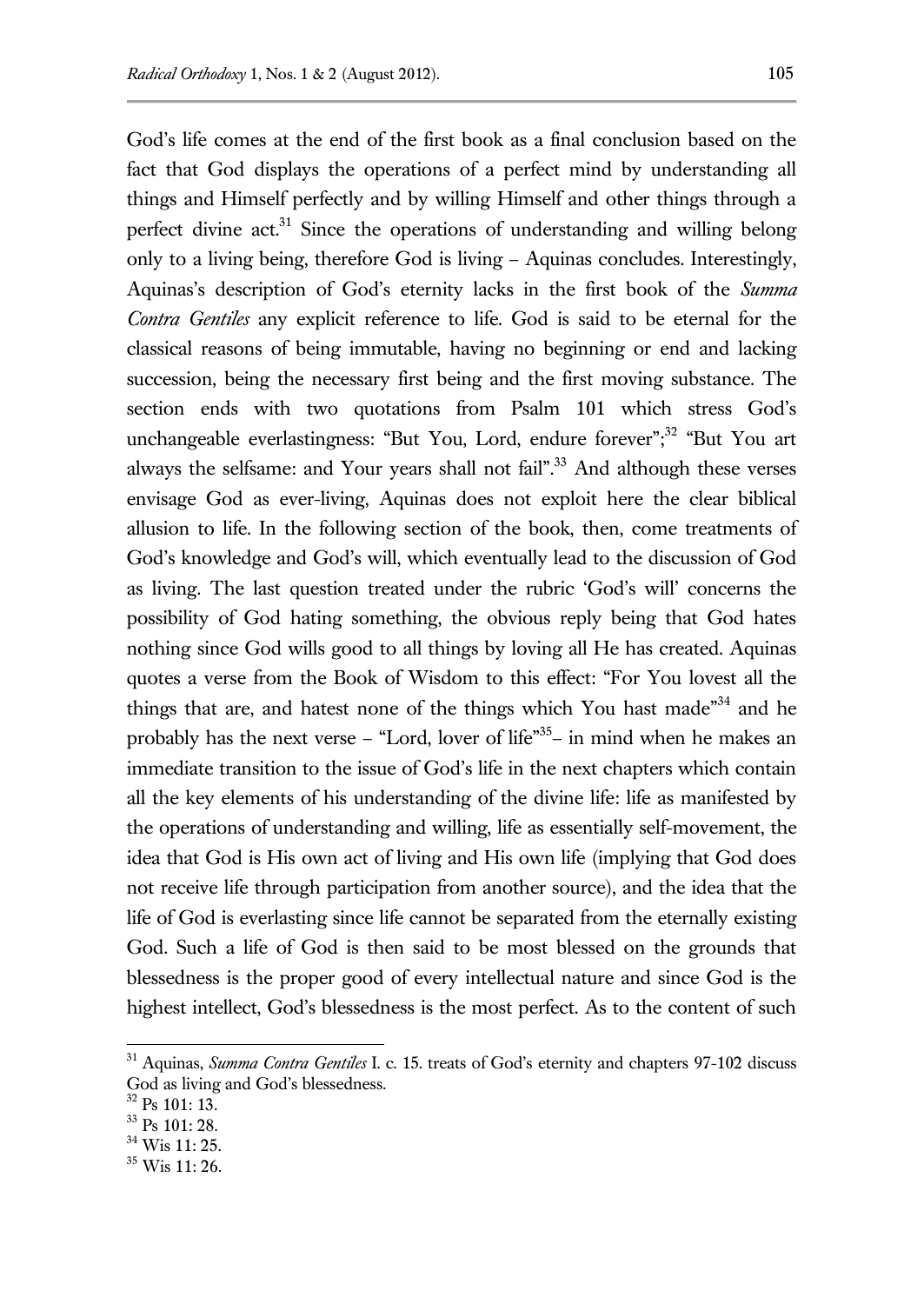perfect blessedness, Aquinas relies on Boethius's definition of felicity as pleasure, riches, power, honor and fame. According to Aquinas, God's blessedness can be described in these five Boethian terms: "God enjoys a most excelling delight in Himself, as well as a universal joy in all things, without the admixture of any contrary. For wealth, He has the all-abundant sufficiency of all good things within Himself [...] For power, he has His infinite strength. For honor, He has the primacy and rule over all beings. For fame, He has the admiration of every intellect that knows Him however little." 36

While in the *Summa Contra Gentiles* eternity and life are associated quite late in the discussion, in the mature synthesis of the *Summa Theologiae* life is made one of the key elements in the definition of eternity that can be found at the beginning of the first part. As Eleonore Stump stresses, "Aquinas's understanding of God as eternal is foundational for very many of his theological views," and one can find his most mature treatment of the issue in the *Summa Theologiae*<sup>37</sup> where he explicitly adopts the Boethian formula that eternity is "the simultaneously-whole and perfect possession of interminable life."<sup>38</sup> Stump points out that the formula, which is rooted in the Greek philosophical tradition, has four key elements: life, illimitability, duration, and the idea expressed in the phrase "the complete possession all at once." Thus, in Boethius's definition, what is eternal, necessarily has life. What one may surmise from Stump's learned exposition of Aquinas's complex notion of eternity is the remarkable fact that the first key element, life, might not furnish the principal governing idea for Aquinas's thought on God's eternity. One's impression is confirmed also by the fact that the index of Stump's impressive study has no such item as life. Although, as we have seen, Aquinas stresses the difference between true eternity and merely durable existence in terms of life ("What is truly eternal, is not only being, but also living; and life extends to operation, which is not true of being"<sup>39</sup>), he is not primarily interested in the life-aspect of eternity, but is much more concerned with the temporal

-

<sup>36</sup> Aquinas, *Summa Contra Gentiles*, I. c. 102.

<sup>37</sup> Aquinas, *Summa Theologiae,* Ia. q. 10

<sup>38</sup> Stump, *Aquinas*, 131. Stump holds that the Boethian formula is the basis of Aquinas's other treatments of eternity (for example in the *Compendium Theologiae* cc. 5-8) and that the heart of the formula can be recognised also in the chapter on God's eternity in the *Summa Contra Gentiles* where the atemporal everlastingness of God is stressed. Stump, *Aquinas,* 134. What is important for the point I want to make, however, is the fact that the key concept 'life' does not explicitly enter the picture in this early treatment.

<sup>39</sup> Aquinas, *Summa Theologiae,* Ia q. 10. a. 1.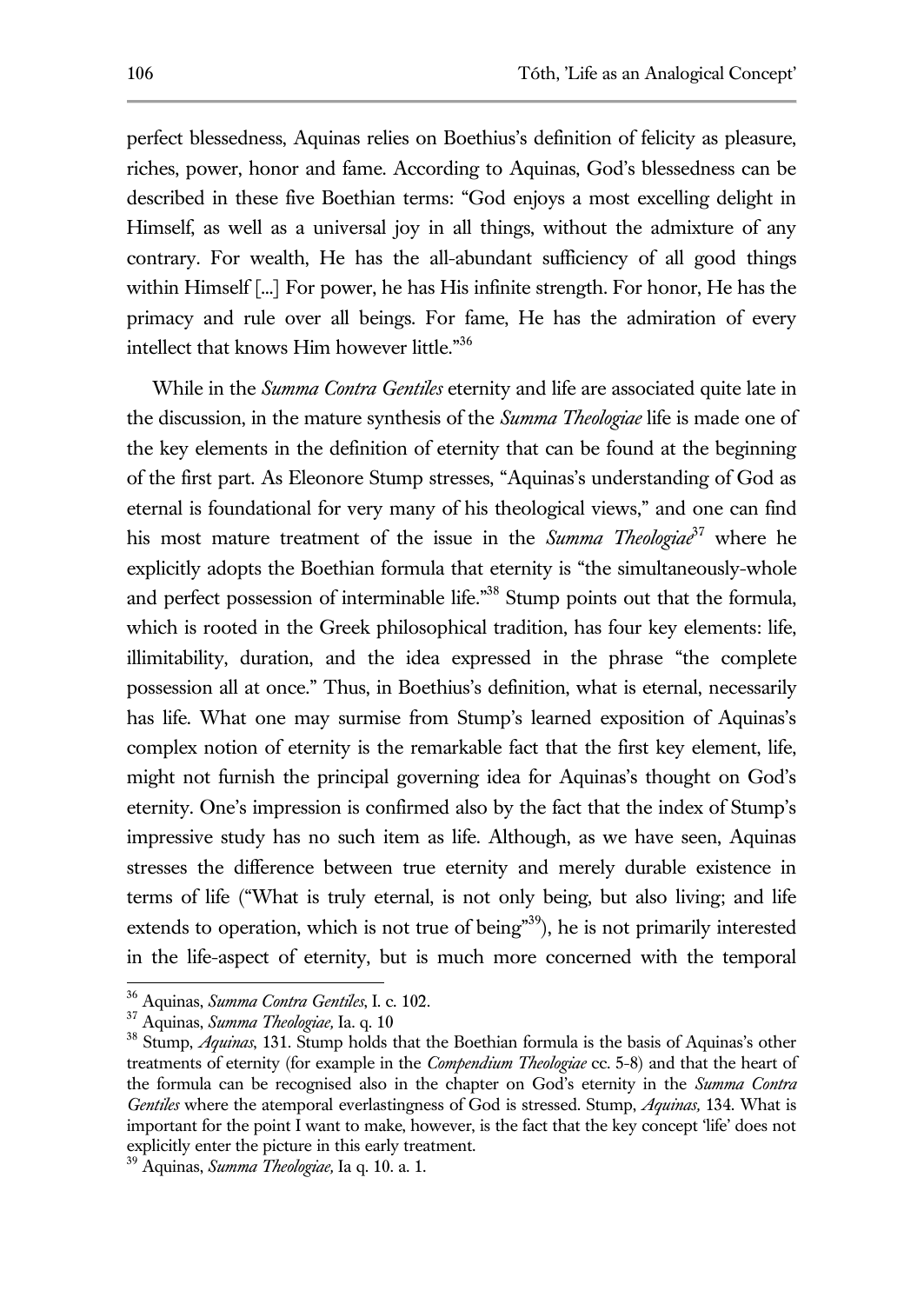aspect in seeking an answer to the question of the relationship between the successive duration of time and the enduring simultaneity of eternity. While life is regarded here as a practically unproblematic notion with well-definable characteristics and a certain continuity with earthly phenomena, the other three key elements of Boethius's formula (illimitability, duration and complete possession all at once) prove to be less easily reconcilable with one another and one's earthly experience of time.<sup>40</sup> Therefore, what Aquinas investigates is not so much the idea of life as such, as the idea of "all at once," in other words, atemporal and in this manner eternal life. As Stump observes, Aquinas attributes life to eternal God on the basis of the doctrine that God is a most perfect mind and the real challenge for him is to spell out the difference between a temporal human and an atemporal divine mind. The issue at stake is whether one can conceive of the divine mental activities of understanding and willing as requiring neither a temporal interval nor a temporal viewpoint and Aquinas succeeds in demonstrating (throughout the first part of the *Summa*) the ultimate plausibility of such an account.

The picture does not change much when, further in the *Summa*, the discussion focuses on the life of God.<sup>41</sup> The issue of God's life is set here within the wider framework of God's operations: God's knowledge, will and power – the immediate context for a treatment of life being God's knowledge since knowing as operation is for Aquinas a mode of living. Question 18 starts with a phenomenological analysis of what occurs to one's perception as living, followed by an attempt at a more abstract definition. Then comes a treatment of the way life can be attributed to God and lastly the issue of the correspondence of life and all things in God is considered. The overall structure of the *Summa Theologiae*, however, differs from that of *Contra Gentiles* in that, unlike in Aquinas's earlier work, here the themes of eternity, the operations of understanding and willing in the divine mind, God's life and the divine beatitude are introduced relatively early in the discussion which proceeds then to Trinitarian theology still in the first part.<sup>42</sup>

<sup>&</sup>lt;sup>40</sup> Stump's treatment of Aquinas's notion of eternity likewise revolves mainly around the problematic of time. See Stump, *Aquinas*, 131-158.

<sup>41</sup> Aquinas, *Summa Theologiae* , Ia q. 18. a. 1-4.

<sup>42</sup> In the *Summa Contra Gentiles* Trinitarian processions are discussed in the fourth, last book.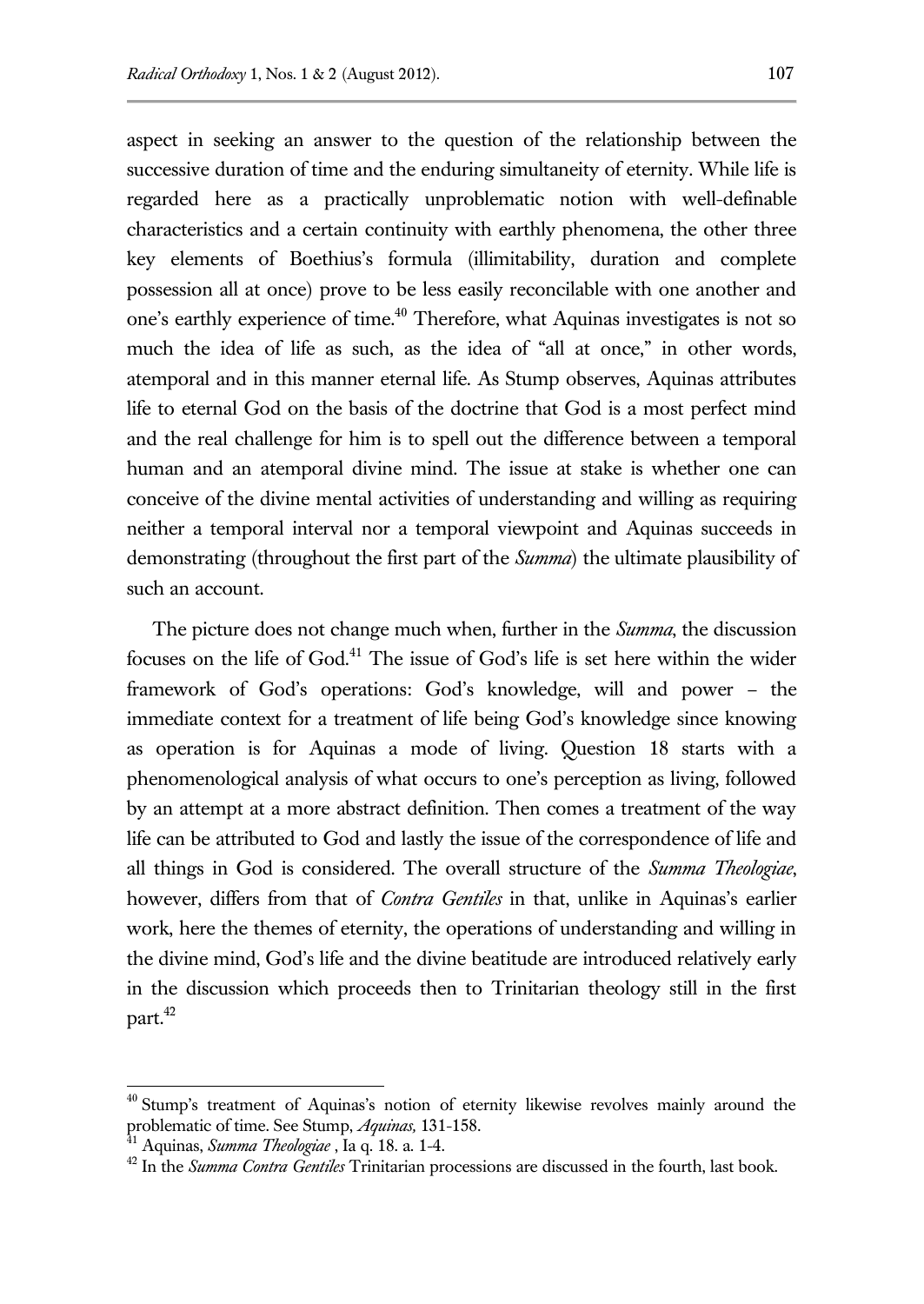So how exactly does Aquinas see the relationship between God, life and eternity? As Carlo Leget points out, life for Aquinas is one name of the divine essence, referring therefore to the common divine nature shared by the three Persons.<sup>43</sup> It is also linked to the doctrine of divine immutability: because God is immutable, God is eternal and the idea of eternity necessarily involves (in Boethius's wake) the idea of life, that is, ceaseless operation unimpeded by any external hindrance and unrestricted by the succession of time. So what makes God ultimately living in this framework? Leget suggests that Aquinas applies the definition "self-movement" to God in an analogical sense, shifting the common earthly understanding of what life is on two counts. First, God is a "self" in a preeminent manner: God's self-determination is infinitely free, not being bound by any outside source. Second, movement in God is to be understood by way of similitude as the divine intellectual operations of understanding and willing.<sup>44</sup> Here both divine self and divine movement prove ultimately incomprehensible for human understanding, pointing towards the key doctrine of the incomprehensibility of the divine essence. Now, as Leget argues, Aquinas sees all manifestations of life from the perspective of God's life inasmuch as creaturely life pre-exists eminently in God. God is not only the source of all forms of life, but also represents life in a pre-eminent sense since life is attributed primarily to God and created beings receive life by way of participation. Moreover, God's mode of life is essentially intellectual and therefore what truly deserves the name life in humans is bound up with the operations of the intellect.

Does Aquinas's understanding of the immanent life of the Trinity complement what one might call a rather formal and theologically thin notion of life in his doctrine of God? Trinitarian life is certainly enriched by the notion of the two kinds of processions: generation and spiration, both of which are conceived in terms of an analogy between earthly and divine life. The first procession, the generation of the Son, is understood here as the giving birth, by way of similitude, by a living being to another living one and the Father is seen as generating the Son in this manner.<sup>45</sup> The difference between earthly generation

<sup>43</sup> See Leget, *Living with God*, 52.

<sup>44</sup> Leget, *Living with God*, 45.

 $45$  Aquinas explains that generation has a twofold meaning: (1) change from non-existence to existence (in this sense it can belong also to inanimate things), and (2) generation characterises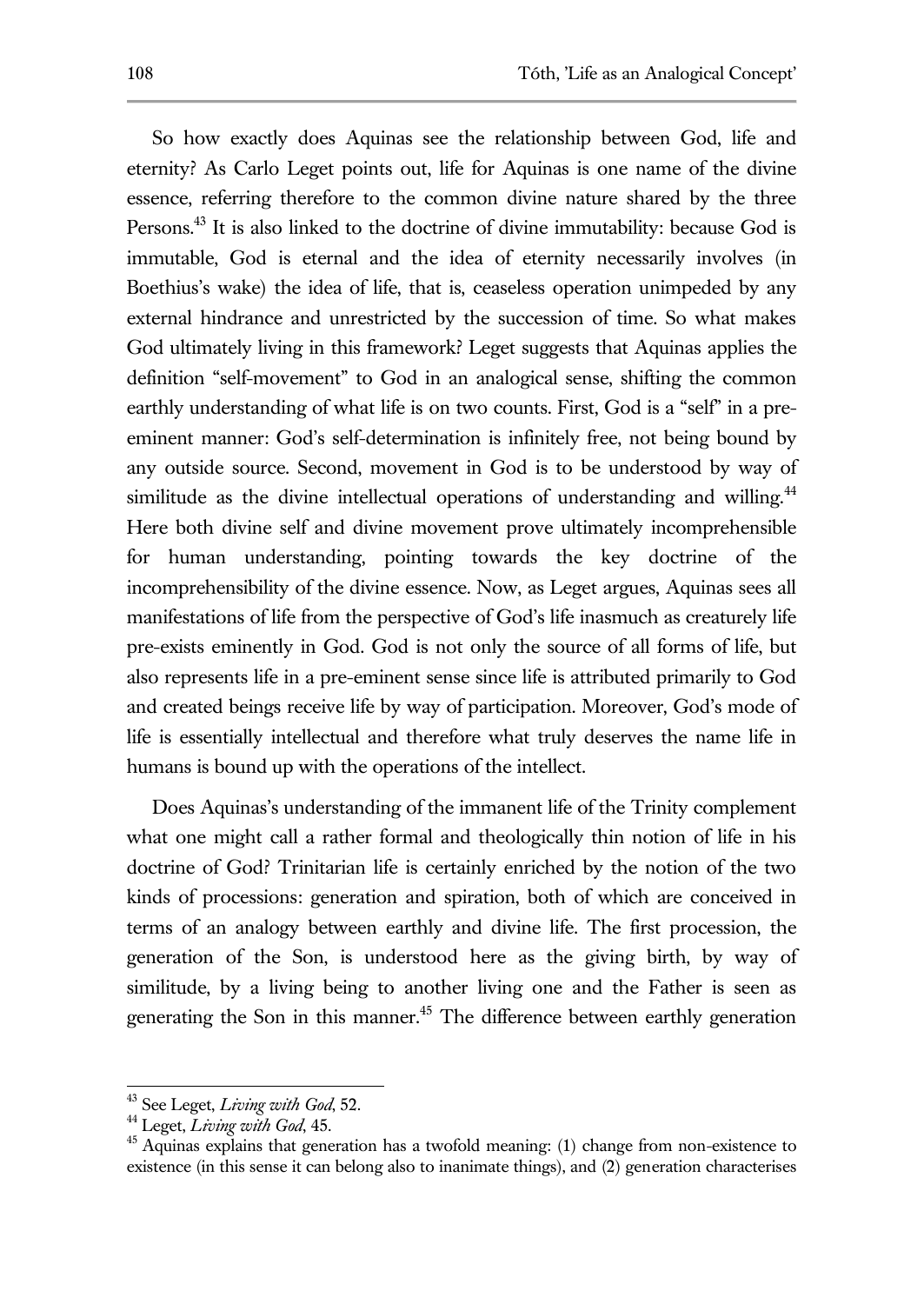and the divine procession, however, is crucial since, as Aquinas argues "what is generated in God receives its existence from the generator, not as though that existence were received into matter or into a subject [...]; but when we speak of His existence as received, we mean that He who proceeds receives divine existence from another; not, however, as if He were other from the divine nature."<sup>46</sup> In other words, divine generation happens in the intellectual mode and without matter and so the Son does not differ as an independent subject from the divine essence. The second type of procession, the spiration of the Spirit, is less easily definable. It differs from generation – that is, the intellectual begetting of an Other in one's own likeness – by the mode it brings about an "offspring", which is not by way of similitude but by way of "impulse and movement towards an object." Spiration happens in the mode of the will as a procession of love: "So what proceeds by way of love, does not proceed as begotten, or as son, but proceeds rather as spirit; which name expresses a certain vital movement and impulse."<sup>47</sup> In what way can the procession of the Spirit be associated with life? I would say that here the connection is more mysterious but can nonetheless be inferred. As Aquinas notes, "the procession which is not generation has remained without a special name" and one may call it spiration only on the grounds that it refers to the Spirit.<sup>48</sup> On the one hand, Trinitarian spiration as vital movement is clearly associated with life and, on the other hand, the underlying biblical idea of *ruah* also suggests an analogy with vitality and life.

At this point one may wonder whether life is truly a key concept in Aquinas's theology? Leget is convinced that by gathering all the threads associated with life and rephrasing (in Leget's term) "Aquinas's entire theology from the perspective of the concept 'life'"<sup>49</sup>, one is able to show the centrality of the key-word life. However, Leget's book is, in my view, telling proof of the fact that such an attempt is partly a success and partly a failure. Undoubtedly, Leget succeeds in

-

living things in so much as there is birth, which is "the origin of a living being from a conjoined living principle [...] by way of similitude." Aquinas, *Summa Theologiae*, Ia q. 27. a. 2.

<sup>46</sup> Aquinas, *Summa Theologiae*, Ia q. 27. a. 2. ad 3.

<sup>47</sup> Aquinas, *Summa Theologiae* , Ia q. 27. a. 4.

<sup>48</sup> Aquinas, *Summa Theologiae*, Ia q. 27. a. 4. ad. 3.

<sup>&</sup>lt;sup>49</sup> Leget, *Living with God*, 2. As Leget explains, the secondary literature on the theme of life in Aquinas is very limited: the last (and only) comprehensive treatment of the subject dates from 1922 (*M. Grabmann, Die Idee des Lebens in der Theologie des Heiligen Thomas von Aquin*, Paderborn) and the remaining studies tackle the issue from limited perspectives.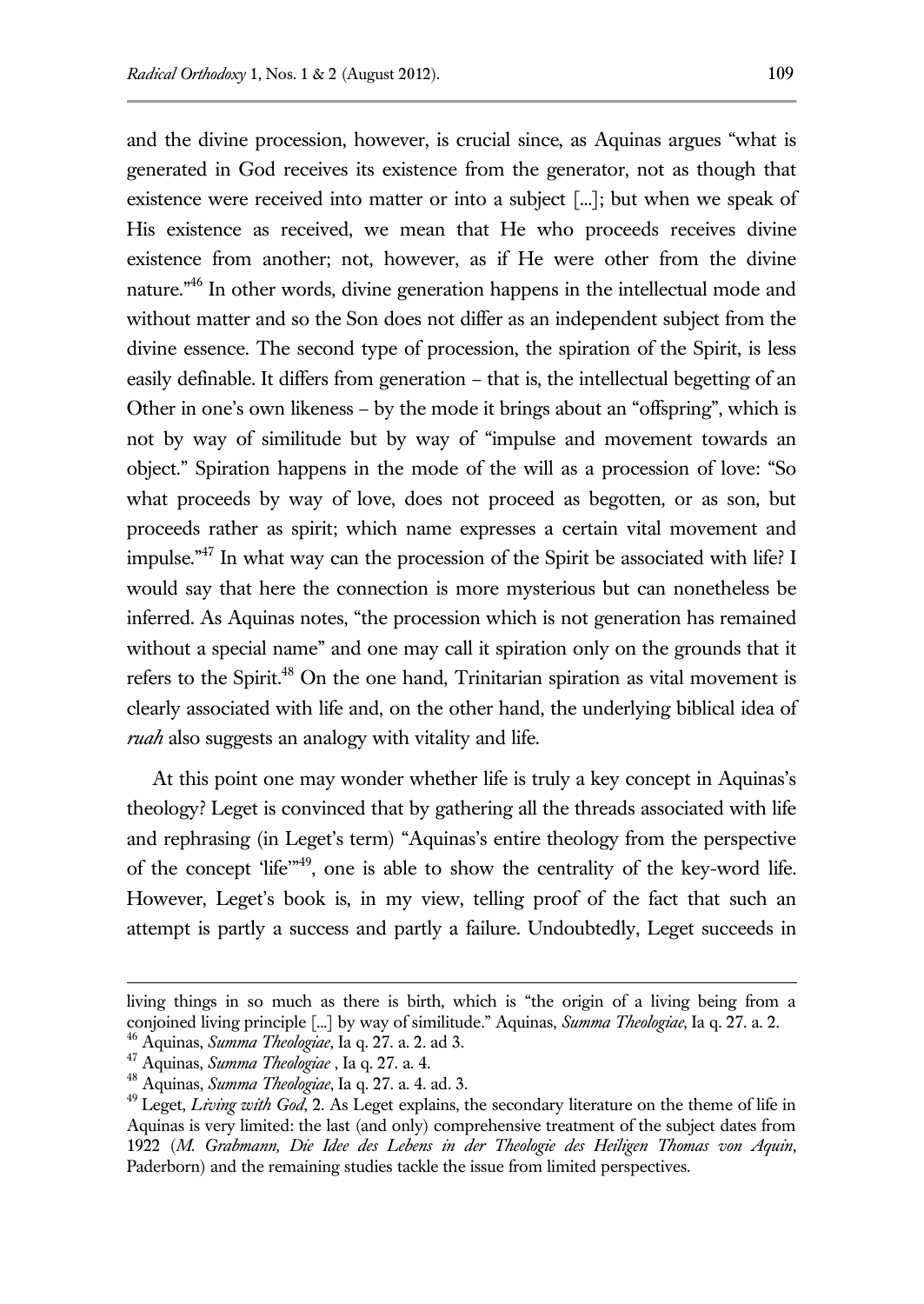demonstrating how a vast network of significations runs across Aquinas's entire theology associated with the idea of life (natural life, life of grace, eternal life, Christ's mediating hypostatic life, sacramental life, God's eternal life etc.). It also convincingly highlights underlying connections between these issues (e.g. the Christological mediation of the life of grace which connects natural earthly life and eternal life, the relationship between eternal life and earthly life or the biblical roots of Aquinas's understanding of God as life in the Gospel of John). Nonetheless, it is less persuasive on the issue of the centrality of the concept in Aquinas's thought. In my view, it may well be a key-word, yet by no means does it figure as a central organizing idea of Thomistic thought. The notion of life is subordinated to other concepts, such as divine immutability and eternity, and in eschatology the beatific vision. One sometimes has the impression that the biblical vision of an ever-living and therefore eternal God is reversed and the idea of eternity is given precedence over the idea of life, making life just a function of a proper understanding of everlasting existence. Moreover, Leget at certain points in his discussion seems to be reading back into Aquinas a modern personalistic understanding of eternal life in terms of communion and relationship with God, a perspective which Aquinas himself would not readily adopt. That the concept of life may not organize Thomas's thought in the first place is also indicated by the fact what eventually Leget does is indeed to "rephrase" Thomistic theology in terms of life, yet one might wonder whether such rephrasing is still true to Aquinas's original intention.<sup>50</sup>

All this has important consequences for Aquinas's eschatology of eternal beatitude which is famously considered as intellectual and static, lacking somehow in vitality and convincing reference to the earthly experience of the fullness of life. One may say that the governing concept here is not so much life as vision: the ceaselessly beatific intellectual contemplation of the divine life of mind and the blissful participation in God's eternal intellectual activity (which,

 $50$  Leget himself is aware of a danger that threatens his endeavour when he states: "The limits of this study are due to the fact that 'life' is a key-word in Aquinas's theology. For this reason it was clear from the outset that selections had to be made, lest this study would end in recovering and rephrasing Aquinas' entire theology from the perspective of the concept 'life'." Leget, *Living with God*, 2. However, one may wonder whether this danger has been successfully avoided after all.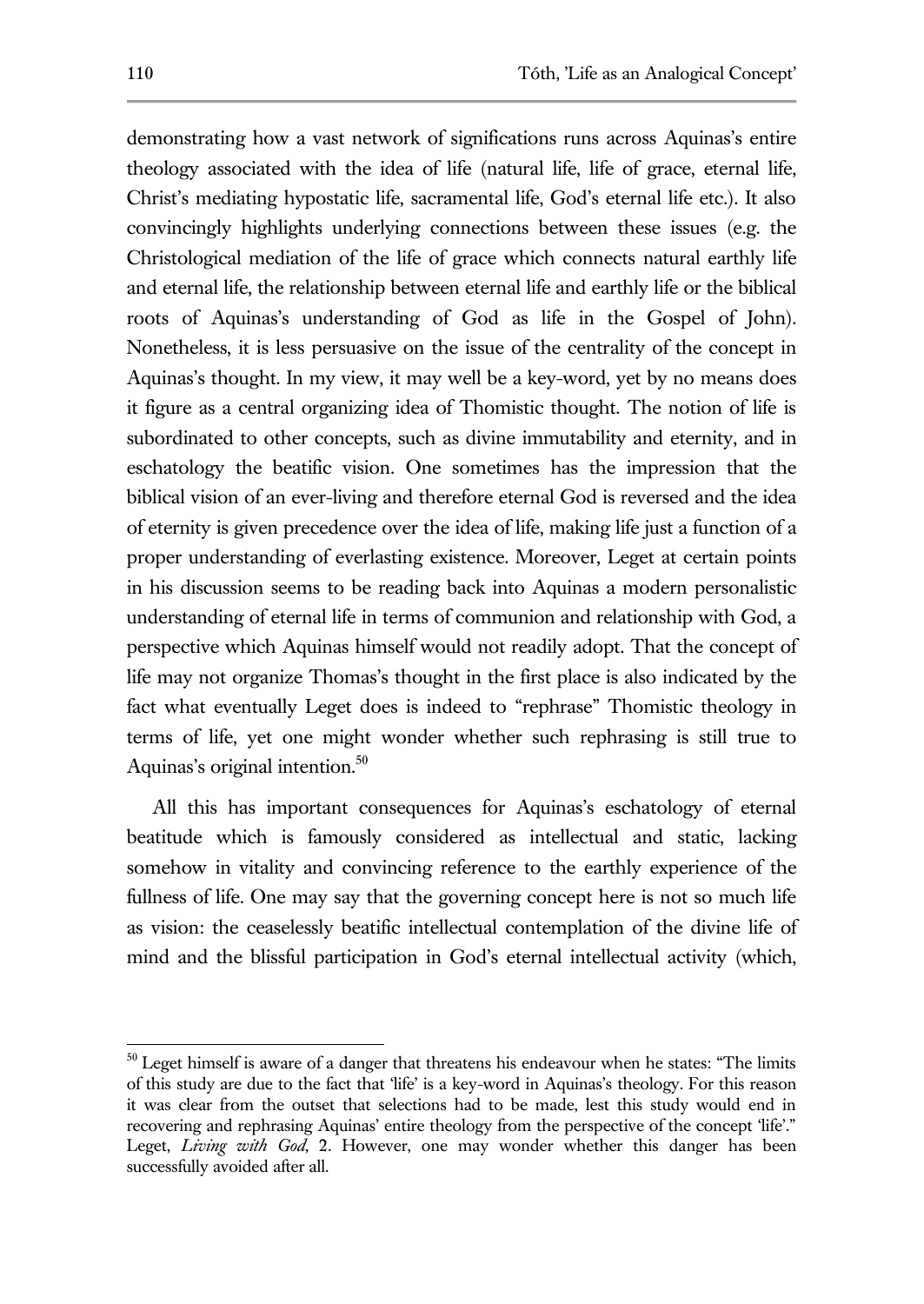however is truly life in Aquinas's understanding).<sup>51</sup> As Battista Mondin remarks, Aquinas's account of the beatific vision is a direct consequence of his anthropology where the intellect has primacy over the will.<sup>52</sup> No wonder, then, that Aquinas conceives of eternal beatitude in terms of knowledge, as the direct personal and blissfully satisfying knowledge of God. And one may add that such an intellectual approach to the beatific vision is primarily a consequence not so much of Aquinas's anthropology as his doctrine of God where – we remember – God's eternal blessedness is seen to consist in the perfect operation of the divine intellect from which issue in turn contemplative felicity and delight.<sup>53</sup>

As Herbert Vorgrimler points out, the issue of eternal life has been approached in two fundamentally different ways in the theological tradition: first, from the perspective of one's ultimate desire for happiness (consequently this approach is shaped by a discourse on the fulfillment of desire and affectivity) and, second, from the perspective of theoretical reflection where eternal life is interpreted on the basis of God's immutability in which the human being receives participation.<sup>54</sup> To this second approach belongs Thomas Aquinas, in whose theology eternal life is a static notion conceived as eternal rest and contemplation. Vorgrimler thinks that such a theology of eternal rest in terms of intellectual contemplation has been unable to encourage truly bright hope because the rich biblical symbolism of blessedness has not been adequately incorporated into second-order theological thought.<sup>55</sup> And here lie the roots of a too one-sided eschatology of the beatific vision which was eventually challenged by twentieth-century theology. Several twentieth-century accounts embody a sustained attempt at the retrieval of a more dynamic approach to eternal life.

<sup>51</sup> See for example the Aquinas, *Summa Theologiae*, Suppl. IIIa q. 92. a. 1-3, also Ia-IIae q. 3. a. 8. on the beatific vision as perfect happiness for the human being, and Aquinas, *Summa Contra Gentiles*, III. c. 51. Aquinas's approach in the fourth book of the *Commentary on the Sentences of Peter Lombard* is also telling in this respect. In this early work Aquinas is concerned to show that beatitude is eternal life and not vice versa. See Aquinas, *Sentences*, lib. 4 d. 49 q. 1 a. 2 qc. 3 co. For a short treatment of beatitude, eternity and life in this passage see Leget, *Living with God*, 217-220.

<sup>52</sup> Mondin, "Paradiso", in Mondin, *Dizionario*, 486.

<sup>53</sup> See for example Aquinas, *Summa Contra Gentiles*, I. cc. 100-102.

<sup>54</sup> Vorgrimler, "Örök élet" [Eternal Life], in Vorgrimler, *Új teológiai szótár*, 488.

<sup>55</sup> Vorgrimler, "Menny" [Heaven], in Vorgrimler, *Új teológiai szótár*, 431-432.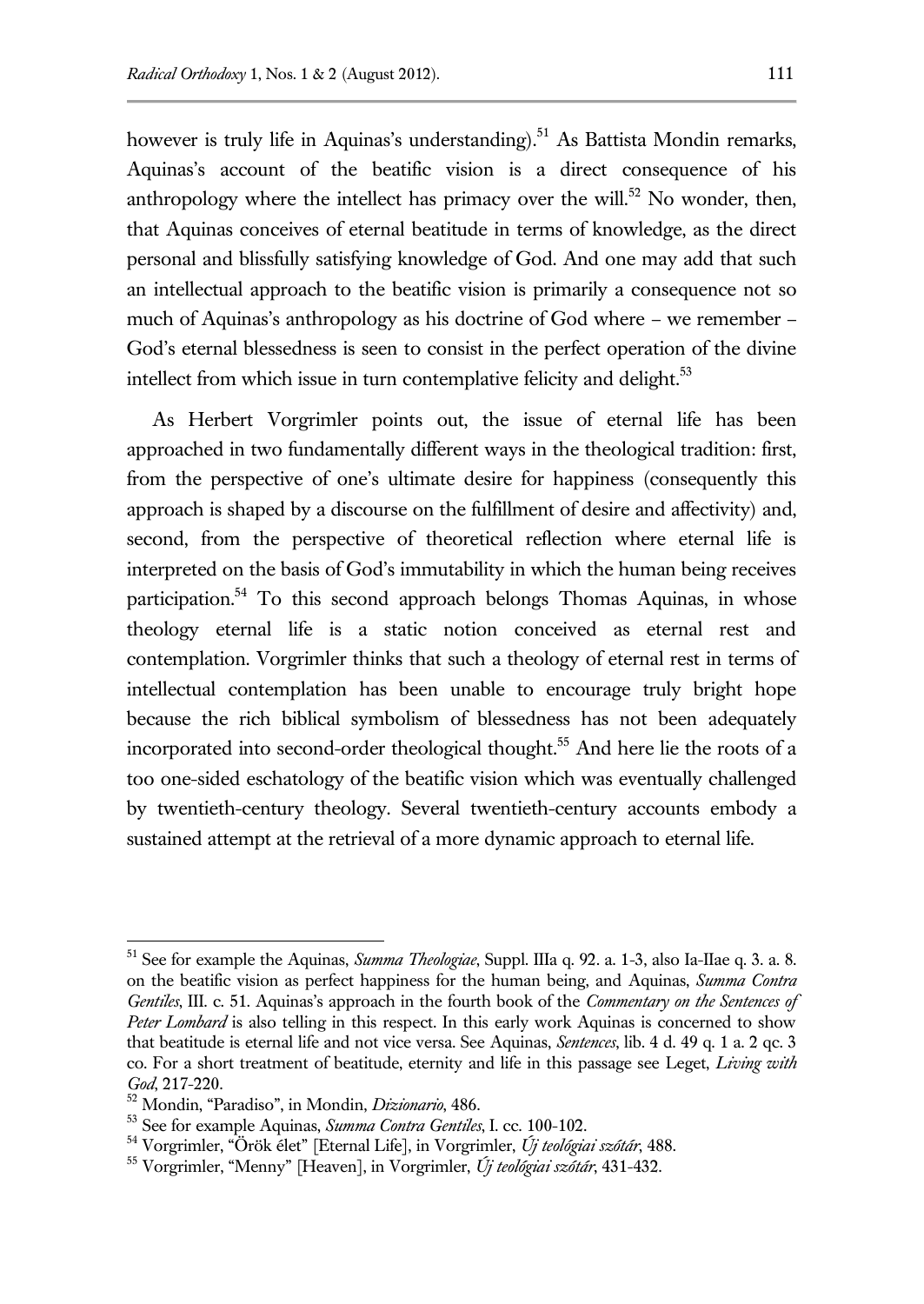## **Eternal Life – A Problematic Eschatological Concept?**

One such attempt has been made by Hans Urs von Balthasar, who, in response to what he saw as the inadequacy of accounts in the Thomistic tradition, devoted an entire volume of his trilogy to the renewal of the traditional eschatological vision.<sup>56</sup> More important, however, his eschatology does not shy away from the difficult job of the portrayal of one's ultimate goal, eternal beatitude as a participation in the life of the Triune God. Unlike several other studies on eschatology – which are apparently more at ease in discussing problematic issues such as death and the mode of resurrection, intermediate time, purgatory and the possibility of eternal damnation, and so run out of intuition when it comes to a proper treatment of the final beatitude – Balthasar's account is framed in such a manner that the reality of eternal life informs it through and through, on every level from the beginning to the very end.<sup>57</sup> Therefore, I think that the concept of eternal life is the central key to his entire eschatology which receives coherence and credibility from a theologically rich understanding of what eternity and life are.<sup>58</sup>

In order to work out a renewed understanding of these two pivotal concepts, Balthasar must pull together several traditionally separate strands of thought into one unified vision conceived along the lines of the classical Thomistic *exitus– reditus* scheme. In other words, first, on the basis of a theology of creation, he must emphasize the origin and rootedness of the world in the Triune God and he must likewise demonstrate the theological coherence of the idea that the world, and the human being as part of it, has an eschatological and eternal space within the Trinitarian life. Such a Trinitarian conception of creation allows him

<sup>56</sup> Balthasar, *Theo-Drama,* V.

<sup>&</sup>lt;sup>57</sup> For example, Anton Ziegenaus's eschatological study devotes much less space to the discussion of what he terms "heaven: communion with the Lord" than to problems of death, resurrection, purgatory and damnation. See Ziegenaus, *Die Zukunft*.

<sup>&</sup>lt;sup>58</sup> In my opinion, Nicholas J. Healy overlooks the importance of the centrality of eternal life in Balthasar's eschatology. While he gives an accurate account of Balthasar's understanding of one's final participation in the divine life, on the theoretical level of reflection he does not recognise the pivotal role of the metaphor of life as a governing principle which shapes Balthasar's discourse on traditional themes of eschatology. This is also indicated by the fact that in the index of his study "life" or "eternal life" do not figure as items; what one finds instead is "beatific vision" – a concept Balthasar criticizes as one-sided and therefore insufficient. See Healy, *Eschatology*.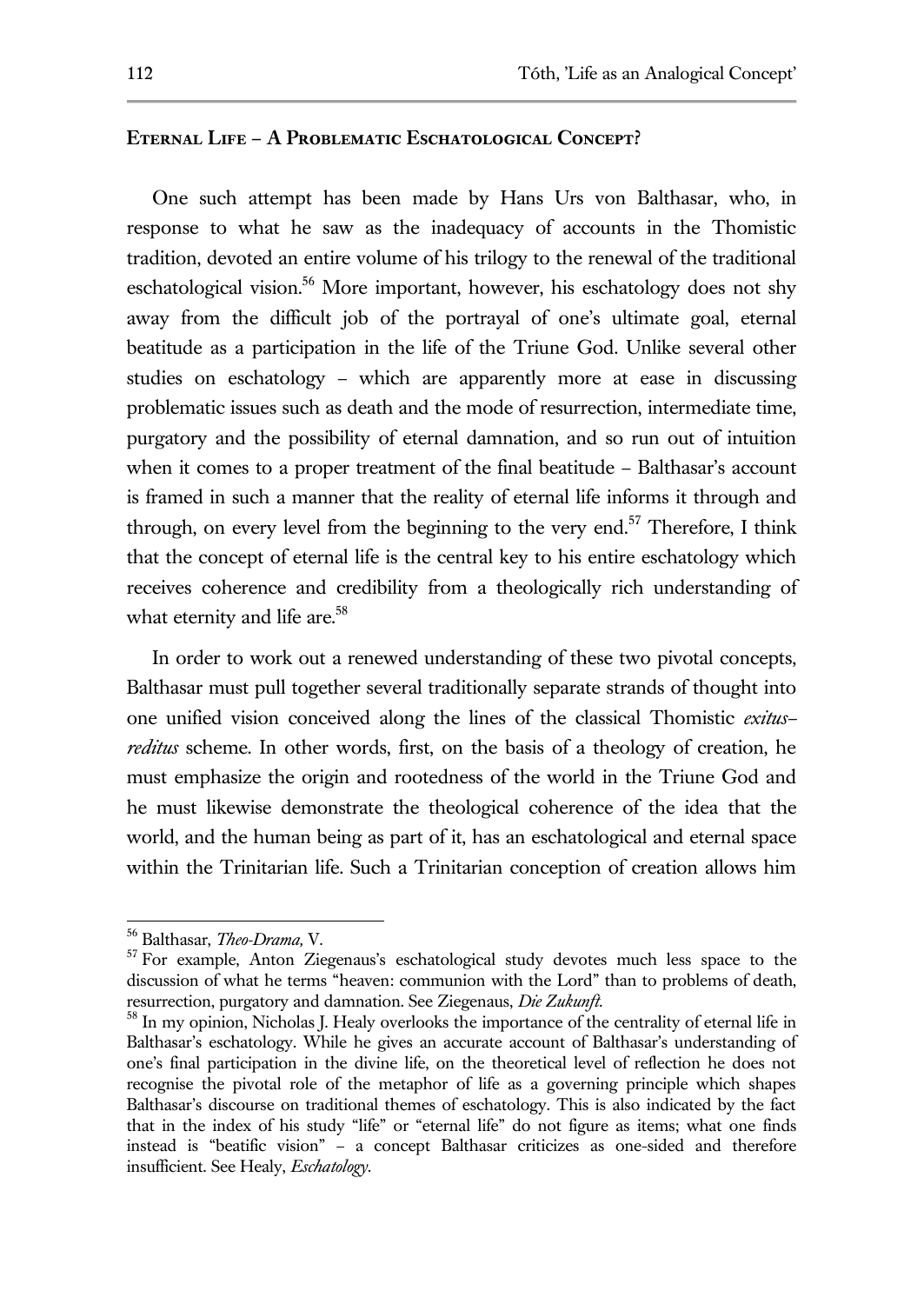to anchor every moment of world history in the eternity of the Triune Creator who equally encompasses the beginning, the present and the final fulfillment. Balthasar thus inserts the discussion of classical eschatological themes, in his words, "Aspects of the Final Act" (such as, death, judgment, resurrection, purgatory, hell) in between a consideration of the *exitus* "The World is From God" and the *reditus* "The World is In God". And because eternal life is viewed here as descending from God and incorporating one into God, the reality of heaven – which Balthasar obviously prefers to call eternal life rather than beatific vision – is discussed in the final part, the *reditus*, where the world returns to God, although, in an important sense, it has never left God.

The second strand of thought comes from Christology because there is no final fulfillment without a Christological mediation. Balthasar stresses the crucial importance of the fact that from our worldly perspective "wherever and whenever eternal life is given, it comes from the Son who was sent into the world and from his self-sacrifice."<sup>59</sup> He relies on the Johannine vision of eternal life where life is identified with Jesus Christ: Christ is life for those who believe in Him and in the Father who has sent him. The idea of such Christological mediation enables one to conceive of eternal life as something already at hand and in fundamental continuity with one's earthly life. The Johannine soteriological perspective never simply postpones the commencement of eternal life to existence after death but makes one understand that through the humanity and divinity of Christ eternal life has entered earthly existence once and for all. In Christ, earthly life and eternal life interrelate in a unique manner: "[Christ] is eternal, yet he lives an earthly life, filling it with eternal content so that, returning to the Father in heaven, he may find a place in eternity for the life he has lived on earth."<sup>60</sup> And it is on these grounds that Balthasar holds that "eternal life can never be understood as a continuation of earthly life." <sup>61</sup> The Christological perspective also adds another important element to a theologically rich notion of eternal life in the idea that Christ gives Himself as food. Christ as Eucharistic food nourishes in us the eternal dimension of life, enabling us to participate in the life of the Trinity. It is remarkable how Balthasar finds (even if partly unwittingly) the common life-related element in biblical images of heaven: marriage and food,

<sup>59</sup> Balthasar, *Theo-Drama,* V, 27.

<sup>60</sup> Balthasar, *Theo-Drama,* V, 375-376.

<sup>61</sup> Balthasar, *Theo-Drama,* V, 376.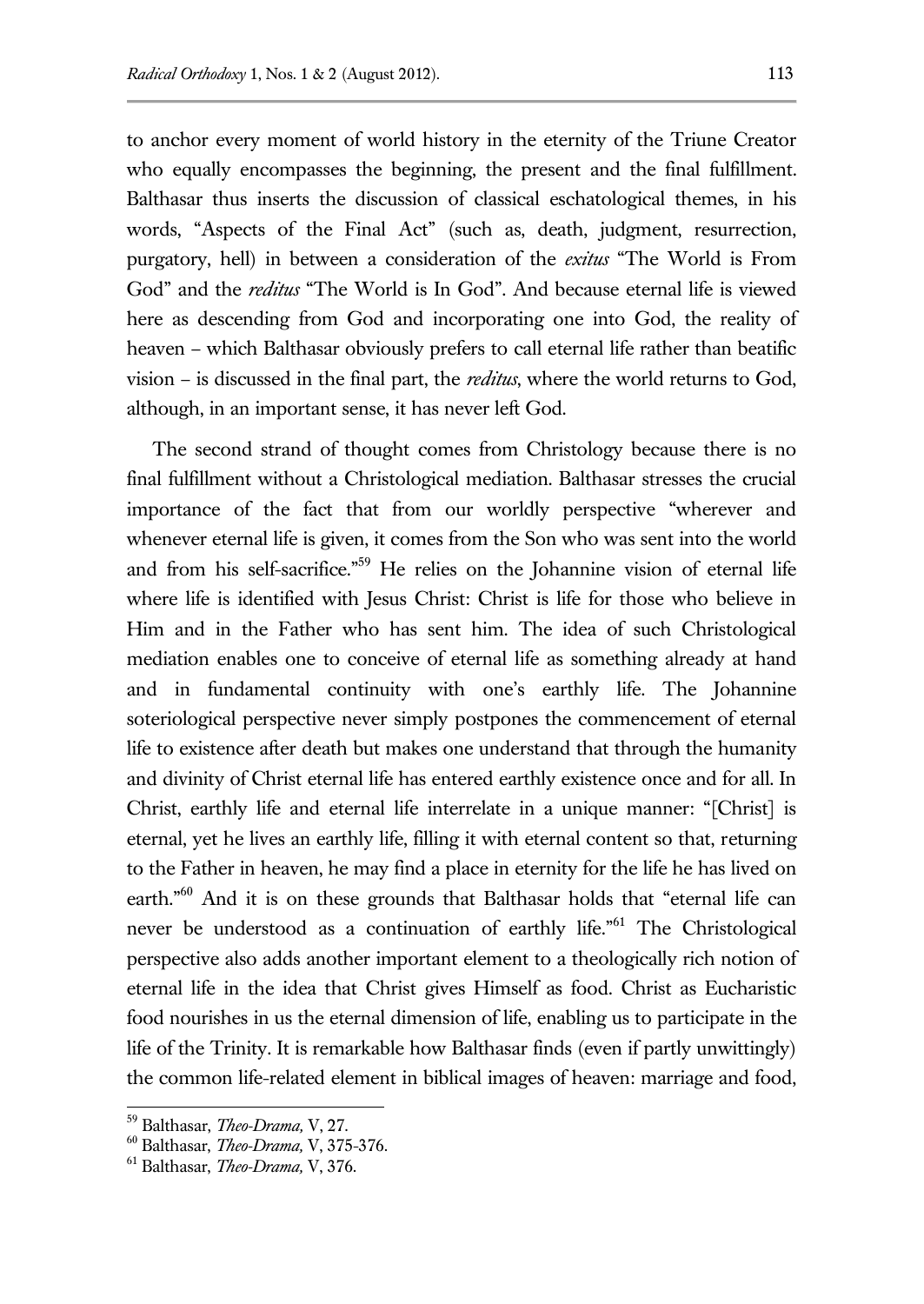the Father's house as a final dwelling place, the image of ripening grain (images he refers to).

The third strand of thought shaping Balthasar's eschatology is the final horizon of Trinitarian reflection. As has been noted by many, it is a metadiscourse which likewise governs his theology of creation and Christology. The Trinitarian perspective is a helpful antidote against a too philosophical (and therefore non-Trinitarian) understanding of God's eternal blessedness in terms of the blessedness of a perfect mind. It shifts the traditional emphasis on the doctrine of God to the blessedness of the Trinitarian persons who delight in their eternal exchange of giving and receiving. Within the Trinitarian horizon the content of divine (and human) blessedness is easier to spell out because here a personalist understanding of the divine communion offers a more adequate ground for an analogy between earthly human experience and divine life compared to the Thomistic and primarily philosophical analogy of mind.

Having briefly surveyed the three hermeneutic principles of Balthasar's eschatology, we can now turn to some details of his eschatological thought. As has been clear, Balthasar takes issue with the Thomistic analogy of an eternally blessed mind, and he also finds the idea of the beatific vision insufficient for the expression of the true content of final human beatitude. This is why, throughout the volume on eschatology, he consistently employs the metaphor of life instead of the metaphor of vision and he also makes an attempt to modify the Thomistic concept of eternity as atemporal duration.

So how do life and eternity come together in Balthasar's thought? First of all, Balthasar argues that the notion of temporality must not be entirely removed from a theologically adequate concept of eternity if one takes seriously the Christological principle that Christ, through the hypostatical union, mediates between earthly and eternal time. Balthasar creates the concept "Christ's time" (relying on the Johannine emphasis on Jesus's "hour" e.g. John 2:4) to express the unique realization in the incarnate Christ of the interrelation between our time and God's time. Christ's time consists in a seamless correlation between divine and human time which is only possible, in Balthasar's view, if one interprets divine eternity as analogous with time. In other words, God's time is not completely atemporal, since it must somehow encompass the temporality of the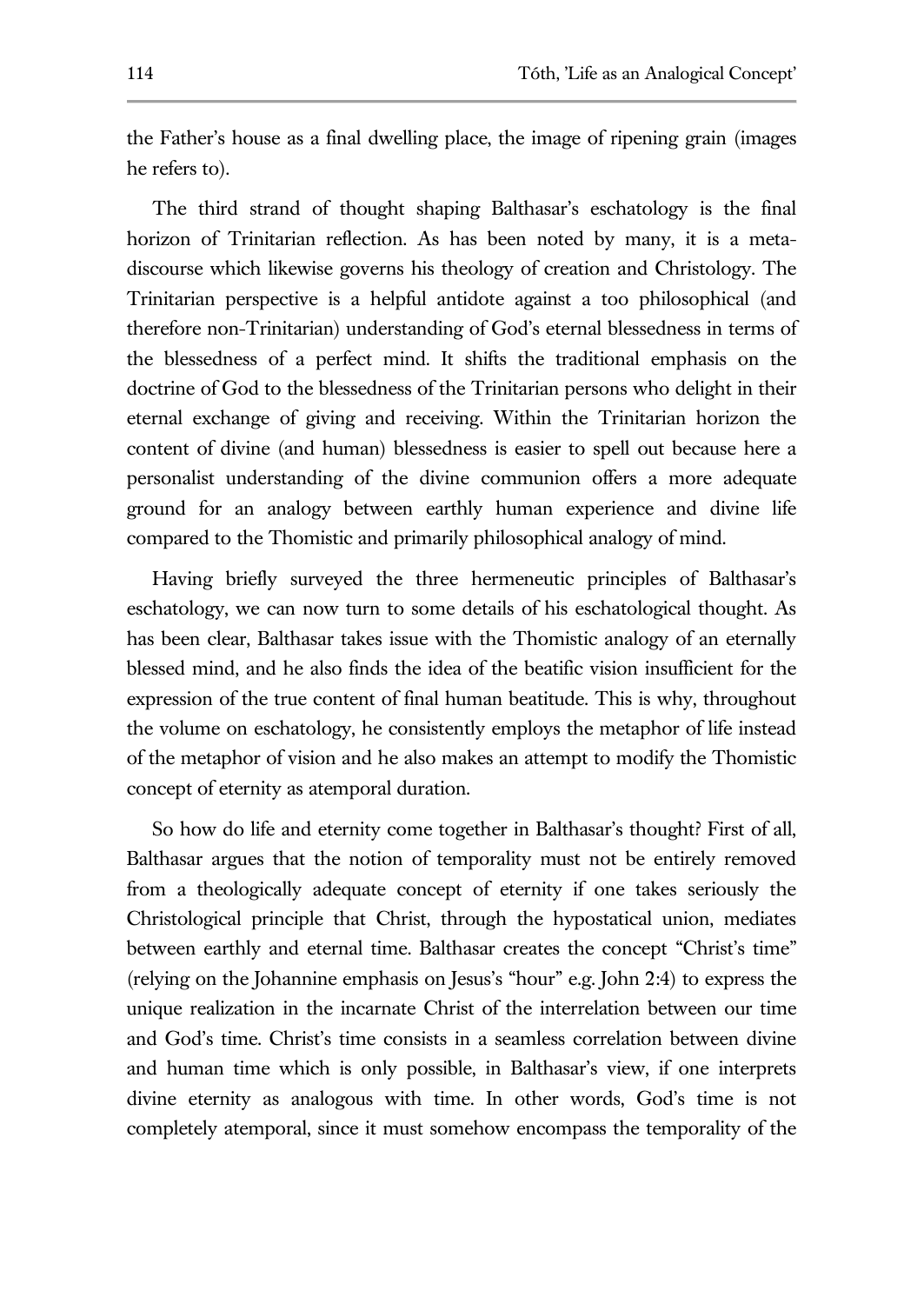world, but is, as Balthasar puts it, "a super-time" that is unique to God.<sup>62</sup> Such super-time holds world-time and it also reveals the transcendence of earthly time.<sup>63</sup> The idea of super-time is a conceptual means for Balthasar to imagine the way the horizontal is integrated into the vertical at each moment of world history and also the way the earthly is constantly open towards the transcendent. In this manner, earthly life constantly transcends itself in the direction of eternal life. And there is more at stake than simple transcendence: the historical world is entirely "enfolded in the life of the infinite, eternal God."<sup>64</sup>

Once such a super-temporal notion of eternity is established, Balthasar can draw on it in an attempt to enrich a theologically thin concept of eternal life. Implicit in his account is the assumption that time and life are inextricably tied together and therefore the event-character of earthly life appears in an analogous manner also in eternal life. It is from this standpoint that he levels serious criticism against the Thomistic idea of beatific vision which he sees as an inadequate substitute for the idea of eternal life. Although never explicitly stated, what Balthasar is doing here is retrieving the biblical idea of an ever-living and everlasting God and the rich biblical imagery suggestive of life. His criticism is conducted on three fronts. First, he argues that the metaphor of seeing misses the point in presenting God as an object of sight for observation and so is unable to capture the depths of an experience of real encounter. Moreover, the idea of static beholding will never account for the way one experiences God as truly living. Second, the image of seeing suggests a subject-object relationship, whereas the theologically (and biblically) correct relationship is conceived in terms of participation in the divine life. As Balthasar argues, "the creature is meant ultimately to live, not over against God, but in him." <sup>65</sup> Third, a biblically faithful account must not overlook the fact that eternal life is said to start on earth as a participation in the internal life of God, expressed through the idea of God's

 $62$  "God's "abiding forever" must not be seen as a "non-time" but as a super-time that is unique to him; and this is illustrated by the fact that Christ's time mediates between God's time and world-time". Balthasar, *Theo-Drama,* V, 30.

 $63$  One may read Eleonore Stump's analysis of Aquinas's concept of eternity as confirming rather than opposing Balthasar's view despite the fact that Aquinas employs different terms to express a similar idea. See Stump, *Aquinas,* 131-158.

<sup>64</sup> Balthasar, *Theo-Drama,* V, 373.

<sup>65</sup> Balthasar, *Theo-Drama,* V, 425.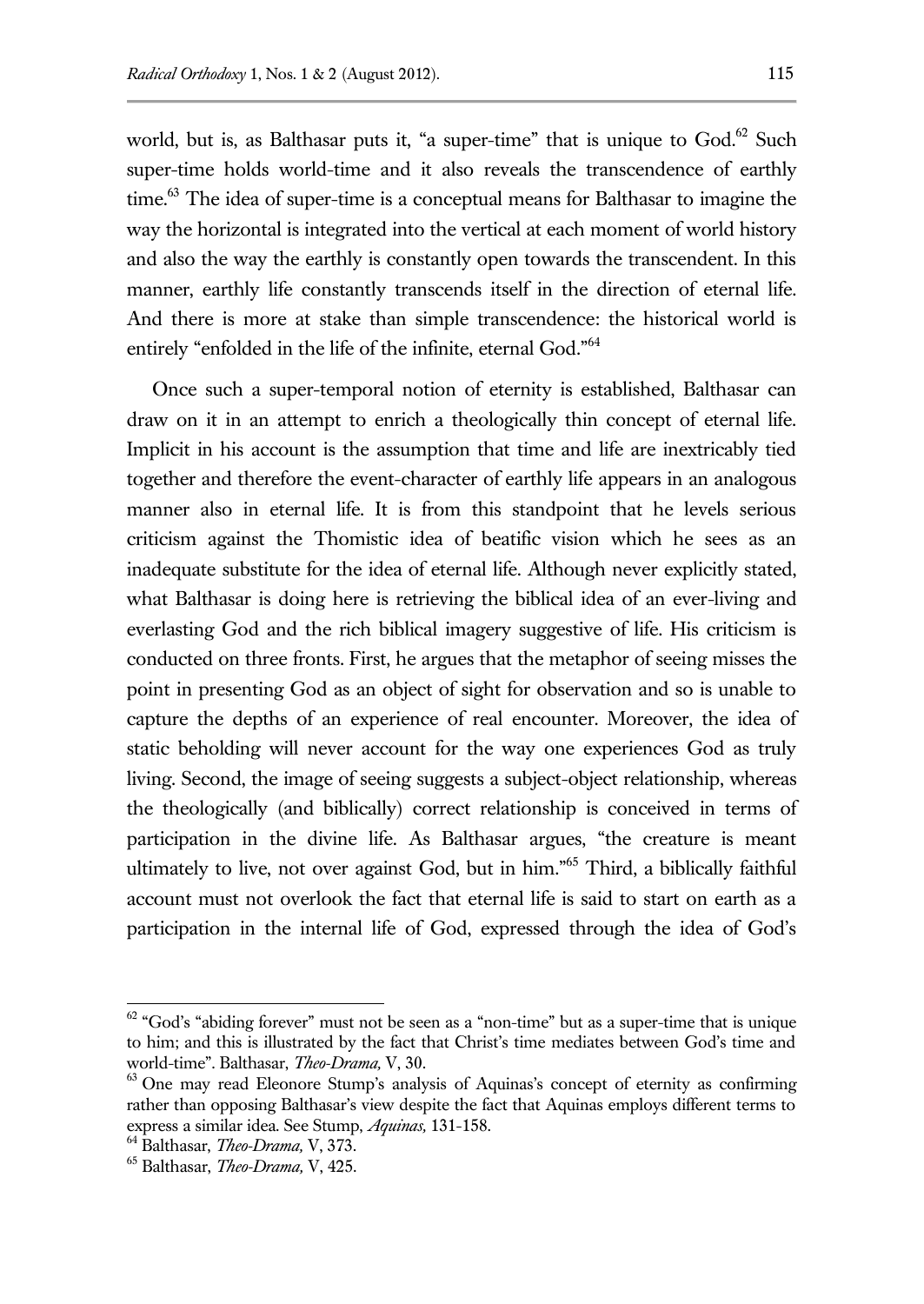presence or indwelling in the believer or the idea that one must be born in and of God.

So what are the Balthasarian key elements of an enriched notion of eternal life? On the whole, he emphasizes the event-character of eternal life. Since the eternal life of the creature is nothing else than her participation in the inner life of the Triune God, such a life can never be a static and atemporal duration or a boring rest, given the fact that Trinitarian life itself is an "eternal event" of processions and perichoresis. Likewise, ultimate human fulfillment consists rather in what one might term in Balthasar's wake the super-happenings of a neverfailing vitality that manifests itself in fruitfulness, creativity, freedom, trust, spontaneity, surprise, gifting and even enrichment and growth. Here Balthasar is bound to use paradoxical language and statements (borrowed in most part from Adrienne von Speyr's mystical works as well as from classical authors in the mystical tradition): "we shall be filled with astonished joy, constantly being given new and unexpected gifts through the creative freedom of others; and we for our part shall delight to invent other, new gifts and bestow them in return."<sup>66</sup> He even equates eternal life with 'eternal surprise', maintaining that because in God there is eternal life, therefore we too shall participate in the surprise element of eternal living. Moreover there is in God not only surprise but also unparalleled fruitfulness manifested by a "kind of eternal ever-more" since "everything that lives in heaven seems to be growing."<sup>67</sup> If eternal life is ultimately an everlasting super-event, what happens to the events that had taken place in our earthly life? Do they become irrelevant, are they preserved as a lasting memory or are they incorporated in eternal existence in another way? Balthasar claims that there is a fundamental continuity between one's earthly and heavenly life and because our earthly existence is already in the present embedded in God the relationship between earthly events and eternal ones must not be simply conceived as a lasting memory, but rather as an abiding presence. Our earthly life-history will enter into heaven transformed and purified. This can be so because there is 'reciprocity between heaven and earth': "everything that is lived in a fragmentary and incomplete way on earth has always had its ultimate ground in heaven."<sup>68</sup>

<sup>66</sup> Balthasar, *Theo-Drama,* V, 404.

<sup>67</sup> This is a quotation from Adrienne von Speyr's *Objektive Mystik*, 73. quoted in Balthasar, *Theo-Drama,* volume V: *The Last Act*, 400-401.

<sup>68</sup> Balthasar, *Theo-Drama,* V, 413.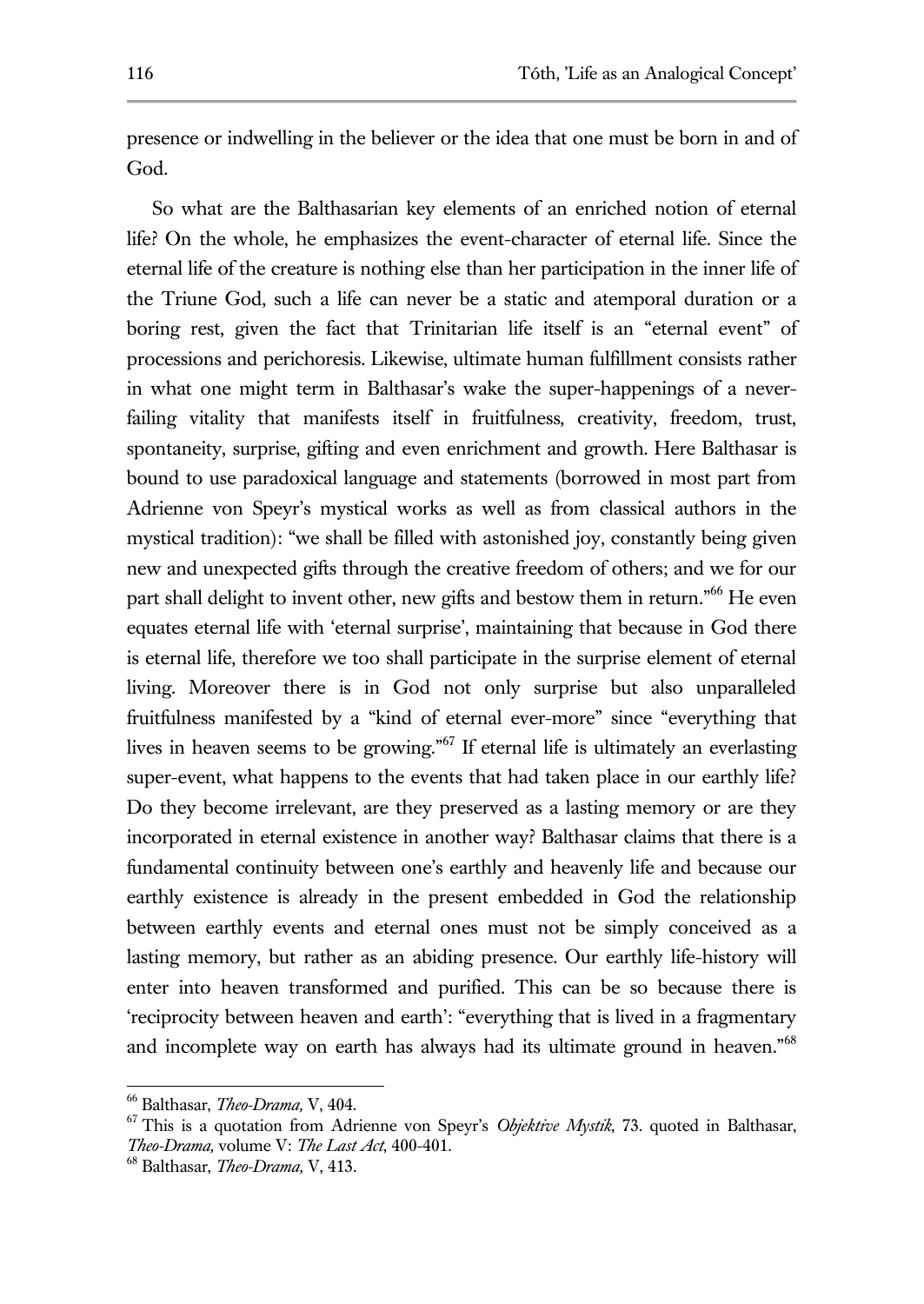How is it possible? The background to this idea is the Balthasarian conception of creation as being situated within the immanent Trinitarian life. From this perspective there is no "outside" of God, the world is just an objectification of the extra-gift that the Father gives to the Son in the eternal act of generation. Our life-history enters into heaven in another important way. Balthasar holds that our earthly mission which comes from heaven will not disappear with death and the resurrection but enters with us into heaven, continuing to determine our eternal existence where there will be paradoxically "eternal intensification in eternal rest," "eternal capacity for transformation," and "eternal event," which is nothing else after all than "the eternal life of love in God."

Is this a more appealing account of God's eternal blessedness and human eternal bliss in heaven than the one proposed by Aquinas? In many respects it is. If one takes life as an interpretative key to Balthasar's eschatology, his entire vision receives unexpected profundity and plasticity; hidden connections come to the fore and implicit assumptions become clear. Eternal beatitude understood in terms of life has more continuity with what we are as living beings in the world. The narrative of the dynamism of an eternal super-event unfolding within the divine super-time of creative love is more attractive to our earthly imagination which is nurtured by our existence in time and space. Such dynamism, eventfulness and creativity are truly able to combat the threat of boredom and monotonous uniformity. Undoubtedly, Balthasar succeeds in furnishing a vision that makes a lasting impression through its poetic imagery and force. The traditional lacuna concerning the content of eternal life is filled here with many thought-provoking details imagined from a definitely original stance.

In other respects, however, one registers a certain sloppiness in Balthasar's argumentation which is largely woven from the fabric of Adrienne von Speyr's mystical insights. Despite the sustained effort to couch these insights in a theoretically well-substantiated form, one still has the impression that Balthasar suggests more at times than what he can clearly state and that certain statements axiomatically enter the discussion by the back door of mystical vision without following directly from the main flow of his theoretical argument. Moreover, one may wonder whether Aquinas's account of the beatific vision does not already contain all the elements that are necessary for a dynamic view? Is it not the case that Balthasar is doing little more than pouring new wine into old wine-skins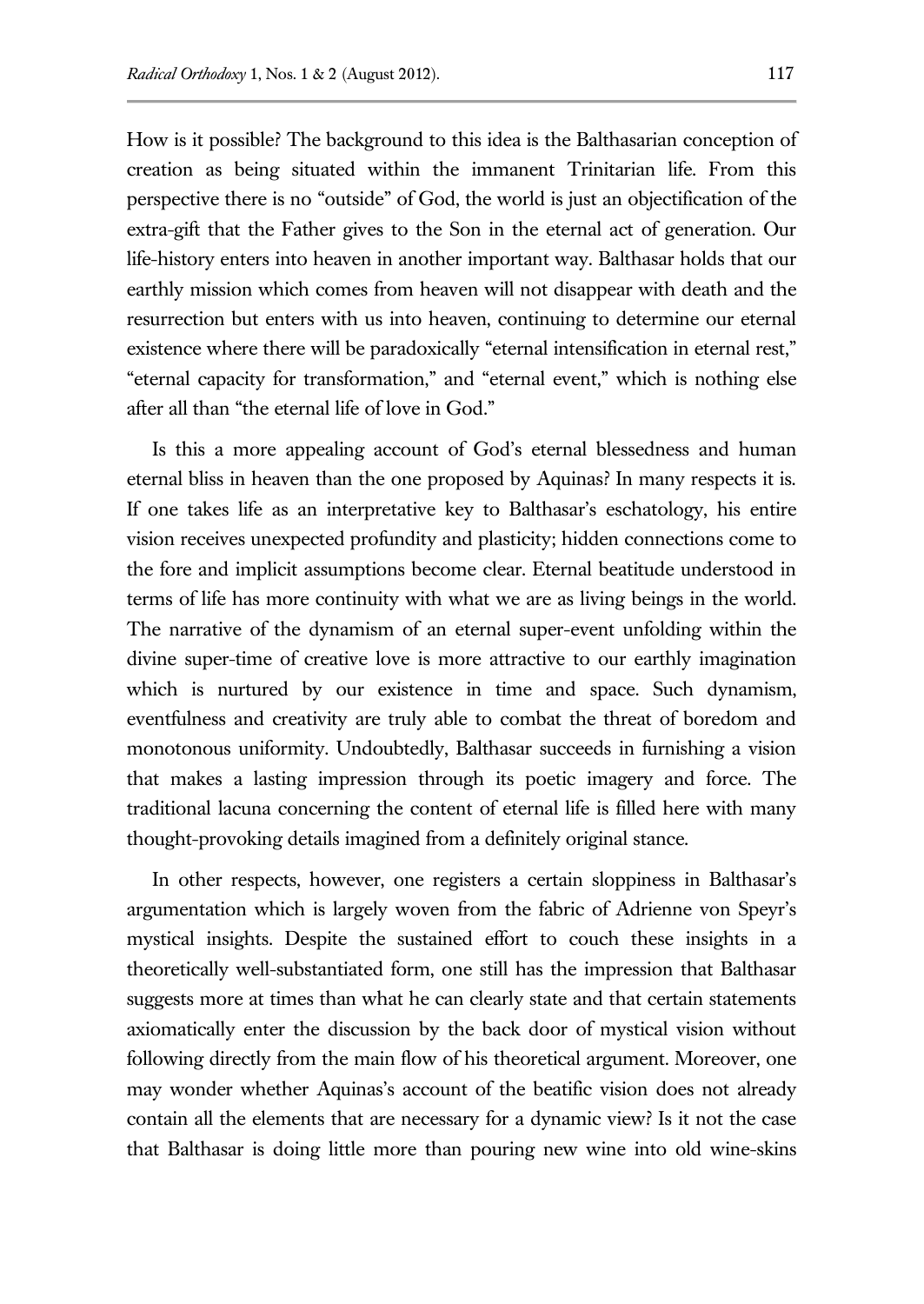when he argues for the possibility of freedom, change and variety in eternal blessedness? After all, Aquinas's idea of eternal contemplation is not as static as it appears on first glance. As the Hungarian neo-Thomist theologian, Antal Schütz (1880-1953) explains, one need not fear that the beatific vision would ever be boring.<sup>69</sup> The contemplative vision of God is not simply the satisfaction of one's curiosity but is rather a truly living encounter with truth, and one's final goal and ground. At this point, Schütz's discourse assumes poetic heights: in the contemplative eternal vision God reveals ever-new aspects of himself (not of degree, but of content as Schütz explains), so much so that the human mind constantly proceeds from depth to depth, treasure to treasure without becoming wary; it soars from wave to wave in the blessed Trinity's sea of light which rises and falls in him with the same richness, originality, surprising and awe-inspiring beauty that had opened up in the first instant of his heavenly existence.<sup>70</sup> Even if one surmises that Schütz's poetic account belongs to him rather than to Aquinas himself, one must admit that Aquinas's vision does hold a potential for a dynamic interpretation. All depends on what one considers as truly appealing: quiet and satisfying intellectual brooding or the excitement of ever-new surprises, rest or activity. Is it not really a matter of one's disposition or taste? Anton Ziegenaus, for example, seems to opt for a more static account of eternal blessedness where, instead of the idea of constant development, the idea of final fulfillment dominates.<sup>71</sup> He argues that biblical imagery recalls the idea of a race that ends and where one finally receives the prize, or the idea of coming home to the Lord after much journeying.

In any case, the content of eternal blessedness will always remain open to interpretation and will never be specified with absolute certainty once and for all. One thing, however, is sure. That we are living is our most "vital" experience (in the original sense of the word). Life is our most intimate possession which determines us before anything else. As God's living creatures, the first thing we

-

<sup>69</sup> Schütz, *Dogmatika*, 715. Antal Schütz had two doctorates, one in theology and another in psychology from Külpe Laboratory in Würtzburg, Germany. He constantly developed his knowledge and was a truly versatile mind.

<sup>70</sup> In a footnote Schütz indicates that he is making reference to Aquinas's *Summa Contra Gentiles,* III. c. 62.; however, he does not quote from this text. Aquinas writes: "Now, this desire will then be completely fulfilled, since reason will be at its peak strength, having been enlightened by the divine light, so that it cannot swerve away from what is right." The image of light must have inspired Schütz's poetic description.

<sup>71</sup> Ziegenaus, *A teremtés,* 128-131.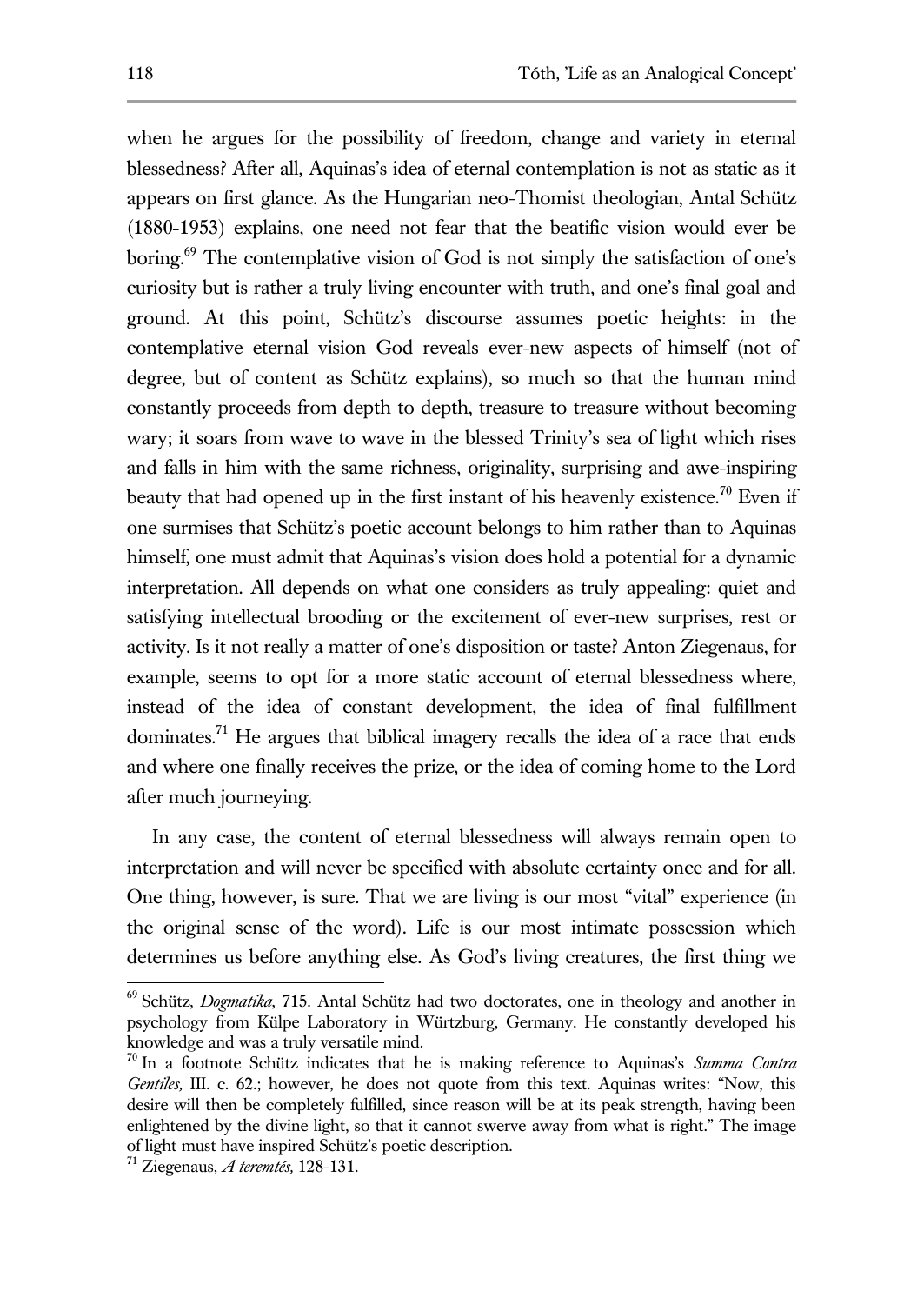long for is life, and, although the biblical author claims that God's love is better than life, what he intends by this is that God's love is the true condition of the fullness of life. Therefore, the strange reluctance one registers in current eschatologies to avoid a reference to life and call the state of eternal blessedness "communion with God" or our "final fulfillment" is largely misplaced. The idea of communion becomes incomprehensible, abstract and empty without a clear reference to life and in this sense Balthasar is right: one cannot dispense with the tiresome task of recuperating the theme of life to a discourse on our ultimate end in the communion of the Triune God. The key to a truly appealing eschatology will always remain the analogous concepts of earthly and eternal life.

#### **Bibliography:**

- Aquinas, Thomas*. Commentary on the Sentences of Peter Lombard*. Thomas Aquinas in English. Thérèse Bonin, 1998, 2001. http://www.home.duq.edu/~bonin/thomasbibliography.html.
- Aquinas, Thomas*. Summa Contra Gentiles*. Translated as *On the Truth of the Catholic Faith.* 5 vols. New York: Doubleday, 1955–57, reprinted Notre Dame, IN: University of Notre Dame Press, 1975.
- Aquinas, Thomas. *Summa Theologica.* Christian Classics Ethereal Library. Wheaton, 1999. http://www.ccel.org/ccel/aquinas/summa.toc.html.
- Balthasar, Hans Urs von. *Theo-Drama: Theological Dramatic Theory.* volume V: *The Last Act*. San Francisco: Ignatius, 1998.
- Haag, Herbert. *Bibliai lexikon* [*Biblisches Wörterbuch.* Freiburg/Basel/Wien: Herder, 1994] Budapest: Szent István Társulat, 1989.
- Healy, Nicholas J. *The Eschatology of Hans Urs von Balthasar: Being as Communion.* Oxford: Oxford University Press, 2005.
- Leget, Carlo. *Living with God: Thomas Aquinas on the Relation between Life on Earth and 'Life' after Death* (Utrecht/Leuven: Thomas Instituut/Peeters, 1997.
- Léon-Dufour, Xavier. (ed.), *Biblikus Teológiai Szótár* [*Vocabulaire de théologie biblique.* Paris: Cerf, 1981] Budapest: Szent István Társulat, 2009.